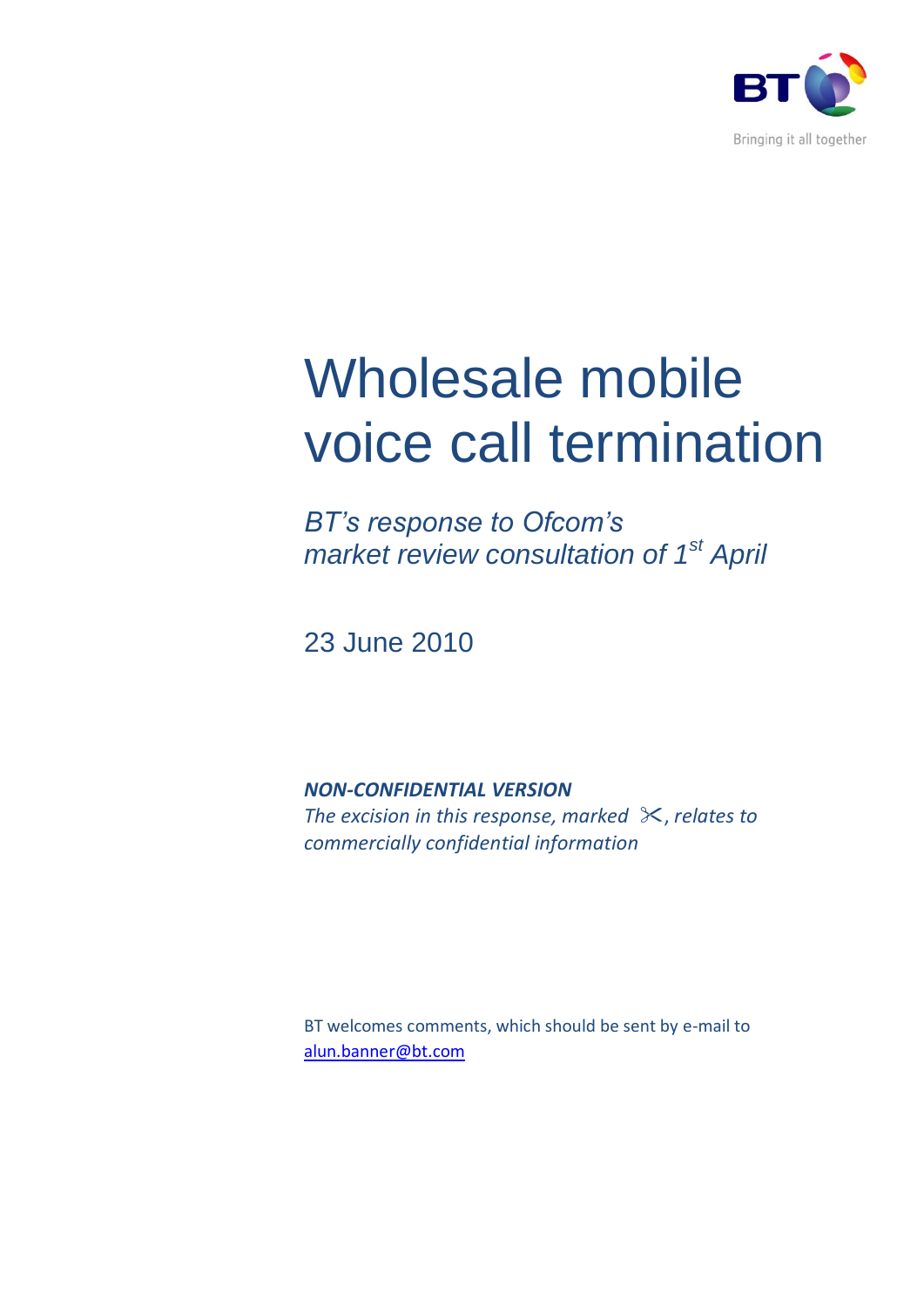# **Executive Summary**

BT warmly welcomes the proposals set out in the Consultation. Ofcom's primary duty is to '*further the interests of citizens and consumers, where appropriate by promoting competition*' and its intention to bring mobile termination rates down to an average of 0.5 pence a minute will:

- $\triangleright$  re-balance the competitive playing field and enable fair competition between, on the one hand, fixed and mobile network operators; and on the other, the incumbent mobile network operators and newer entrants like 3;
- $\triangleright$  enable a fresh wave of innovation, both in pricing plans across the board and in services that bring together fixed and mobile communications; and
- $\triangleright$  benefit millions of UK citizens and consumers.

We are sure, therefore, that Ofcom is right to reject the status quo and instead to favour the adoption of the European Commission's Recommendation on the regulation of termination rates.

The fundamental change that this will bring about is that in future, mobile termination rates will be set to recover just the incremental costs of completing the calls, instead of also recovering, as they do at present, a share of the costs of providing access to the mobile network. This will lead to more calls being made to mobile phones and bring mobile termination rates in line with fixed rates - which have long been set to cover the incremental costs of completing calls with no allowance for access costs. This is an important and much needed change.

But while we sincerely welcome the proposals, we take issue with two points:

**First**, we disagree with Ofcom's assessment that the choice between continuing the status quo and adopting the EC Recommendation is "finely balanced". It is not. The current regime is massively unfair to fixed networks and their customers. As Ofcom's modelling now shows, charges have included huge allowances for the access costs of mobile operators for which there is no justification. Today, mobile charges are around 4.3 pence a minute, while the fixed equivalents are less than 0.3p. Such a disparity represents an unwarranted contribution by fixed customers to the mobile network operators' access costs. It greatly distorts competition and must be brought to an end.

**Secondly**, under the proposed implementation of the new approach it will take much too long for customers to see the benefits of reduced mobile termination rates. Indeed the average rate across the four year control period would be in line with that given by the status quo methodology Ofcom has rejected, and significantly higher

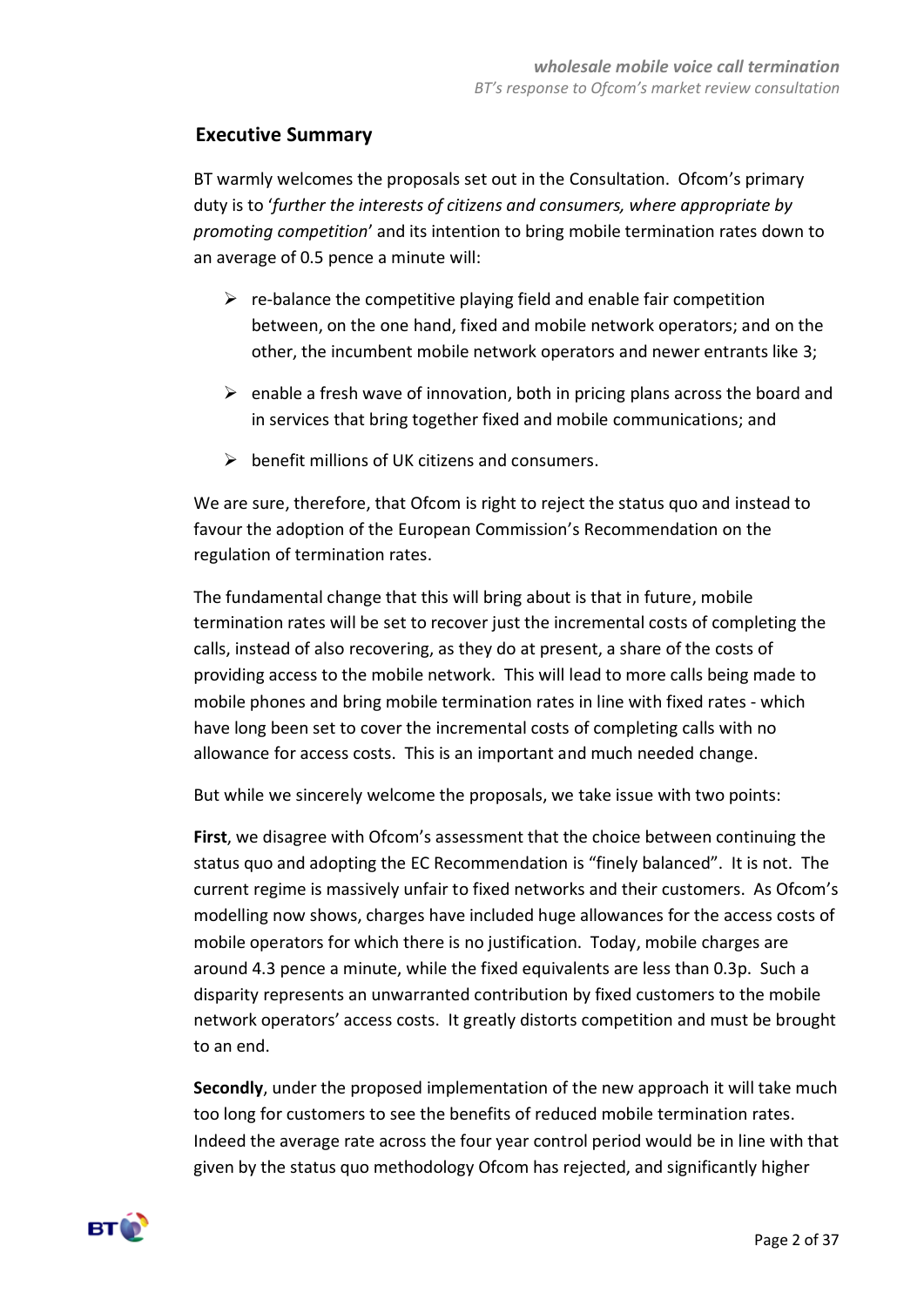than would follow from the methodology Ofcom has endorsed. Exceptionally therefore, BT believes that in this case, there should be a three- not a four-year control period. This would also have the advantage of bringing the implementation of the new rates closer to the target date set by the EC and of aligning the review cycles for fixed and mobile rates.

Undoubtedly Ofcom's proposals will be fiercely opposed by the incumbent mobile network operators - subsidies are deeply addictive, especially subsidies on the scale that the incumbent mobile network operators have enjoyed from the current mobile termination rate regime.

Equally no doubt, the incumbent mobile network operators will predict dire consequences if the proposals are adopted, just as they forecast in earlier market reviews that reductions in mobile termination rates would lead to a fall in the number of mobile subscribers and much higher mobile origination charges. They were wrong then and any fresh doomsday forecasts will be equally wrong.

Clearly it is important that reductions in charges are passed on to customers. Here we make three points:

**First**, the fixed call origination market is competitive, with a number of strong players and no significant barriers to entry and expansion. So it is highly likely that competition will lead to the reductions in the marginal cost of calling a mobile phone being passed on to customers. To borrow a term, there is a "*waterbed effect*" in the fixed sector of the market that will ensure fixed users will benefit from the reductions.

**Secondly**, BT is committed to passing on the value of any reduction in mobile termination rates to its customers - just as it demonstrated to Ofcom's satisfaction it did during earlier mobile termination controls (when the fixed market was not deemed to be the competitive market it is today).

**Thirdly**, there has been widespread support for the *Terminate the Rate* campaign in favour of much lower mobile termination rates. Indeed the *Terminate the Rate* campaign has won the support of:

- $\triangleright$  66 organisations representing the interests of customers disadvantaged by the current regime including the *Federation of Small Businesses*, *Age Concern*, *Carers UK* , *MacMillan Cancer Support* and others;
- 154,000 individuals who signed the *Terminate the Rate* petition; and
- $\geq$  262 MPs who signed an Early Day Motion calling for lower mobile termination rates.

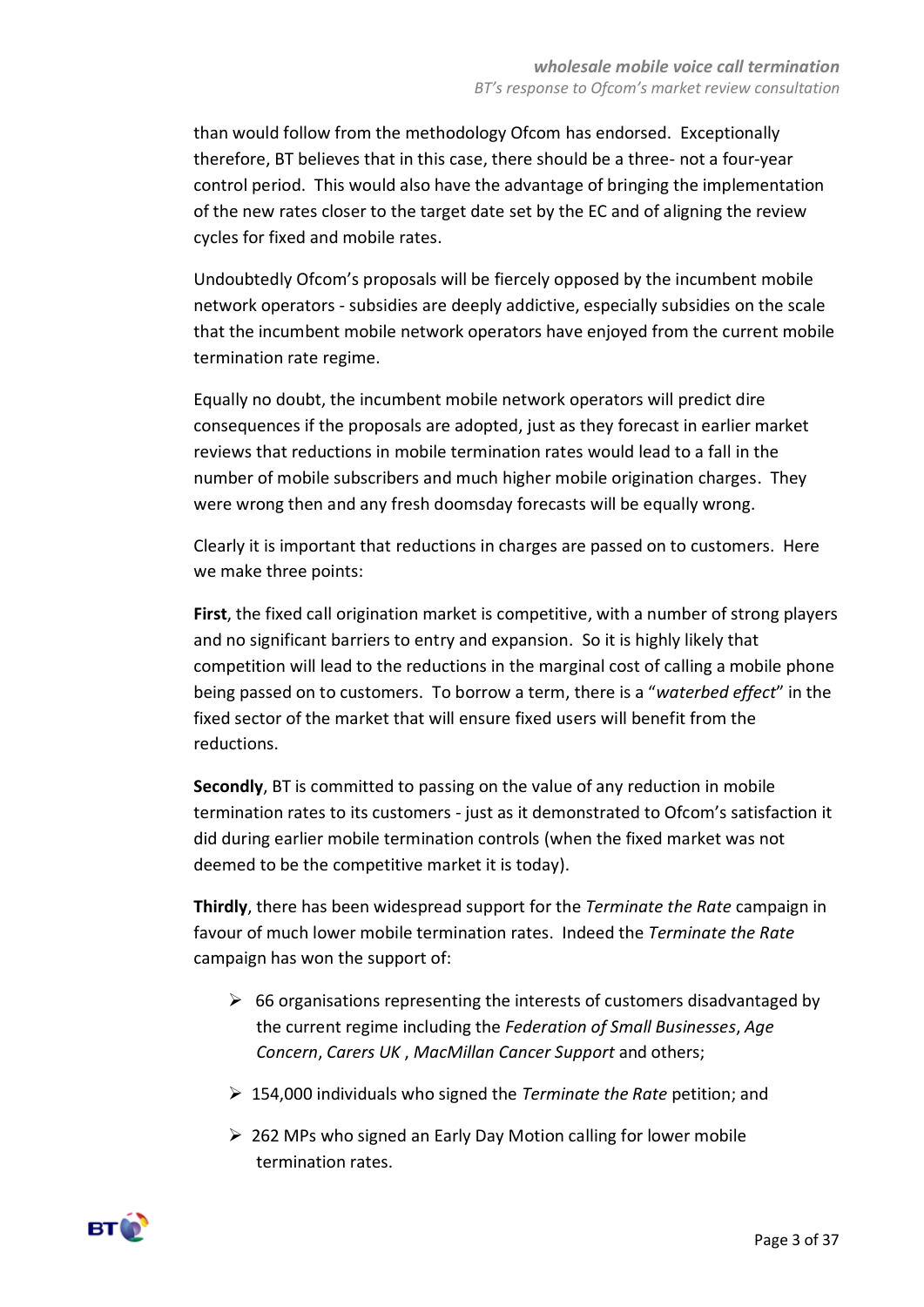By contrast, BT is not aware of any single body or person outside of the incumbent mobile network operators who favours the continuation of the status quo.

The *Terminate the Rate* campaign struck a chord with people because of widespread and serious concern about the cost of calling mobile phones. This concern is felt particularly by the hard pressed; by people with fixed and limited incomes like carers and students; by public bodies struggling to balance their books and maintain valuable services; and by small businesses fighting to survive tough economic times and continue to keep people in work. Ofcom's proposals offer hope. If the proposals are implemented (and implemented over a shorter time period that currently planned) then we will see:

- $\triangleright$  sharp reductions in the cost of calling a mobile phone;
- $\triangleright$  new unlimited calling plans from BT (and probably the other fixed network operators too) that include calls to mobiles as well as calls to fixed phones, and that are attractively and affordably priced - well below the level at which such plans have been offered from time to time by mobile network operators;
- $\triangleright$  peace of mind and less 'bill-shock', especially for the hard-pressed;
- $\triangleright$  an increase in the number and length of calls to mobile phones, again especially by the hard-pressed - by people who need to contact their carers while they are taking a break, or by small businesses and public bodies who need to speak to people while they are away from homes and offices; and
- $\triangleright$  the start of a new wave of innovation as the barrier of high termination rates is removed, to facilitate services and pricing plans that bring together fixed and mobile calling.

In short, this move will really get people talking again.

And the reductions in wholesale charges must reach customers as soon as possible. As Ofcom's calculations show, mobile termination rates are appreciably above cost, and the balance between operator and customer is significantly out of kilter. We urge Ofcom to maintain its rate of progress in the market review and ensure that the lower rates will take effect on 1 April 2011, at the start of the next control period, as planned. Any delay would only penalise long-suffering consumers and businesses.

We look forward to seeing Ofcom's bold and admirable proposals reflected as decisions in the Final Statement and, from next April, to the start of a new era of fairer competition, enhanced choice, noticeably lower prices, and improved innovation for all citizens and consumers.

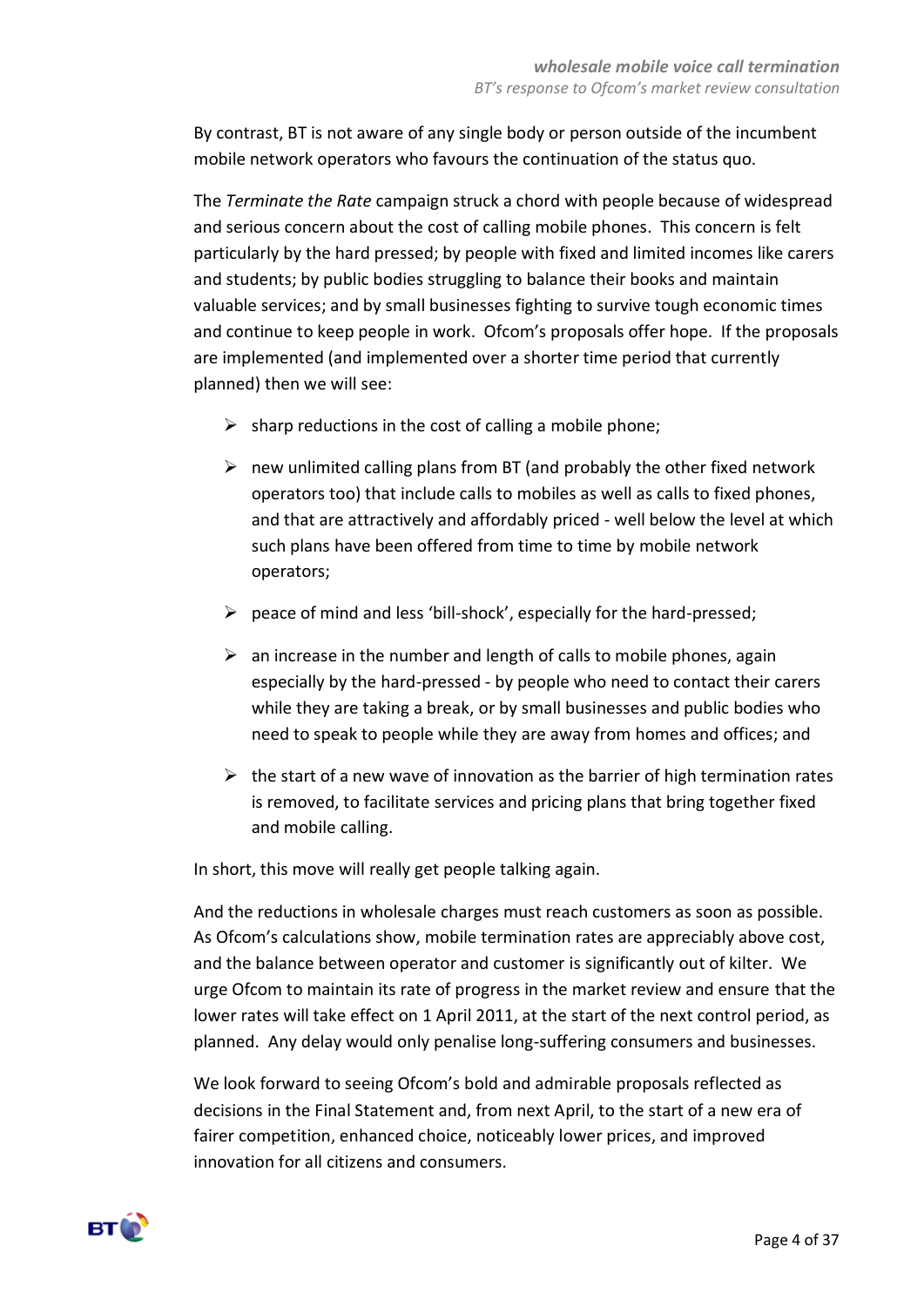| <b>Contents</b> |                                     | page           |
|-----------------|-------------------------------------|----------------|
|                 |                                     |                |
|                 | <b>Executive Summary</b>            | $\overline{2}$ |
| 1:              | <b>Ofcom's Market Review</b>        | 6              |
| 2:              | <b>Proposed Remedy</b>              | 8              |
| 3:              | <b>Probable Counter Arguments</b>   | 16             |
| 4:              | <b>Design of the Price Control</b>  | 26             |
| 5:              | The other SMP Conditions            | 31             |
| 6:              | <b>Answers to Ofcom's Questions</b> | 34             |

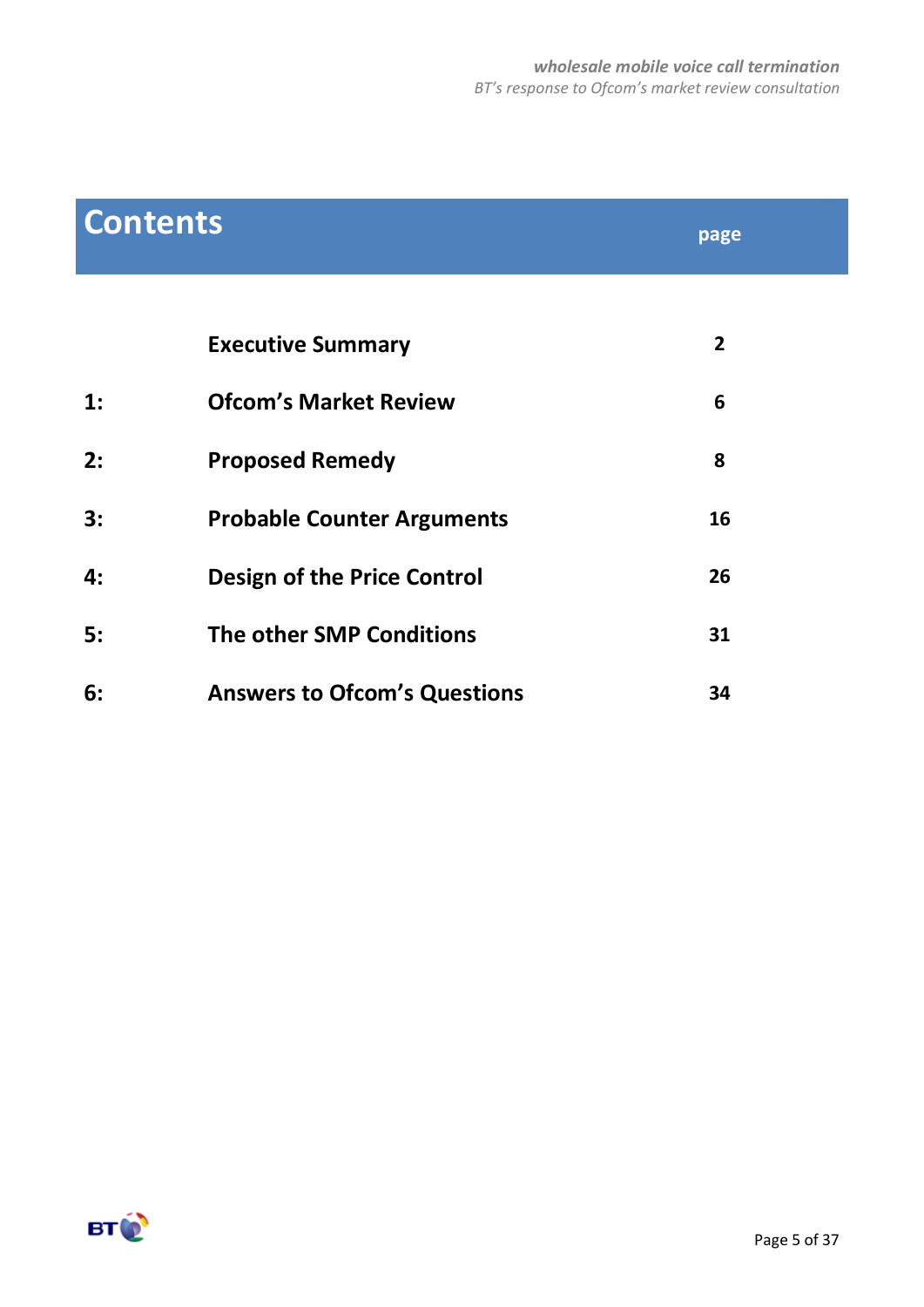# **1: Ofcom's Market Review**

# *1.1 Market definition*

There seems to be little disagreement that Ofcom's established market definition is correct. Under the "calling-party-pays" system, there is no substitute for terminating a voice call on the network of the subscriber's chosen provider so the relevant economic market is that for all calls that terminate on the individual network(s) in the UK. The refinements that Ofcom has made to the definition – that is, to anchor the control to mobile numbers rather than networks and to couple this with the ability to control the termination rate – appear successfully to remove specific technologies from the equation and enable Ofcom to regulate the specific economic activity in question. There cannot be any question that the definition fully complies with the intention of the European Commission in listing wholesale mobile voice call termination markets as susceptible to *ex ante* regulation in its Recommendation.

# *1.2 Market power*

Ofcom's fine-tuning of the market definition renders the assessment of significant market power (SMP) all the more stark. All those with the unique ability to set the termination rate for calls terminating on their mobile numbers have monopoly power. Barriers to entry in the termination market remain extremely high, regardless of the technology that might be employed, because the mobile number range-holder determines the termination rate. As Ofcom points out, this power is enduring and results directly from the calling-party-pays system, which is highly unlikely to change over the course of the coming control period. Finally, we concur with Ofcom's assessment of BT's own level of countervailing buyerpower which, if it exists at all given BT's connectivity obligations, is insufficient to negate the market power of mobile communication providers (MCPs).

#### *1.3 The need for regulatory remedies*

BT agrees with Ofcom's assessment, in Section 5 of the Consultation, of the potential harm to competition and to consumers from the mobile network operators' (MNOs) exercise of SMP – that is, economic inefficiency, excessive prices and distortion of consumer choice, and we have expanded on our reasons for this view in later sections of this response.

#### *1.4 Radical reforms*

We are pleased that Ofcom has discounted four of the six options it had put forward in last year's Preliminary Consultation<sup>1</sup>. As BT had described in its response<sup>2</sup>, the consumer's

<sup>1</sup> <sup>1</sup> Wholesale Mobile Voice Call Termination: Preliminary Consultation on Future Regulation, 20 May 2009 [http://www.ofcom.org.uk/consult/condocs/mobilecallterm/mobile\\_call\\_term.pdf](http://www.ofcom.org.uk/consult/condocs/mobilecallterm/mobile_call_term.pdf)

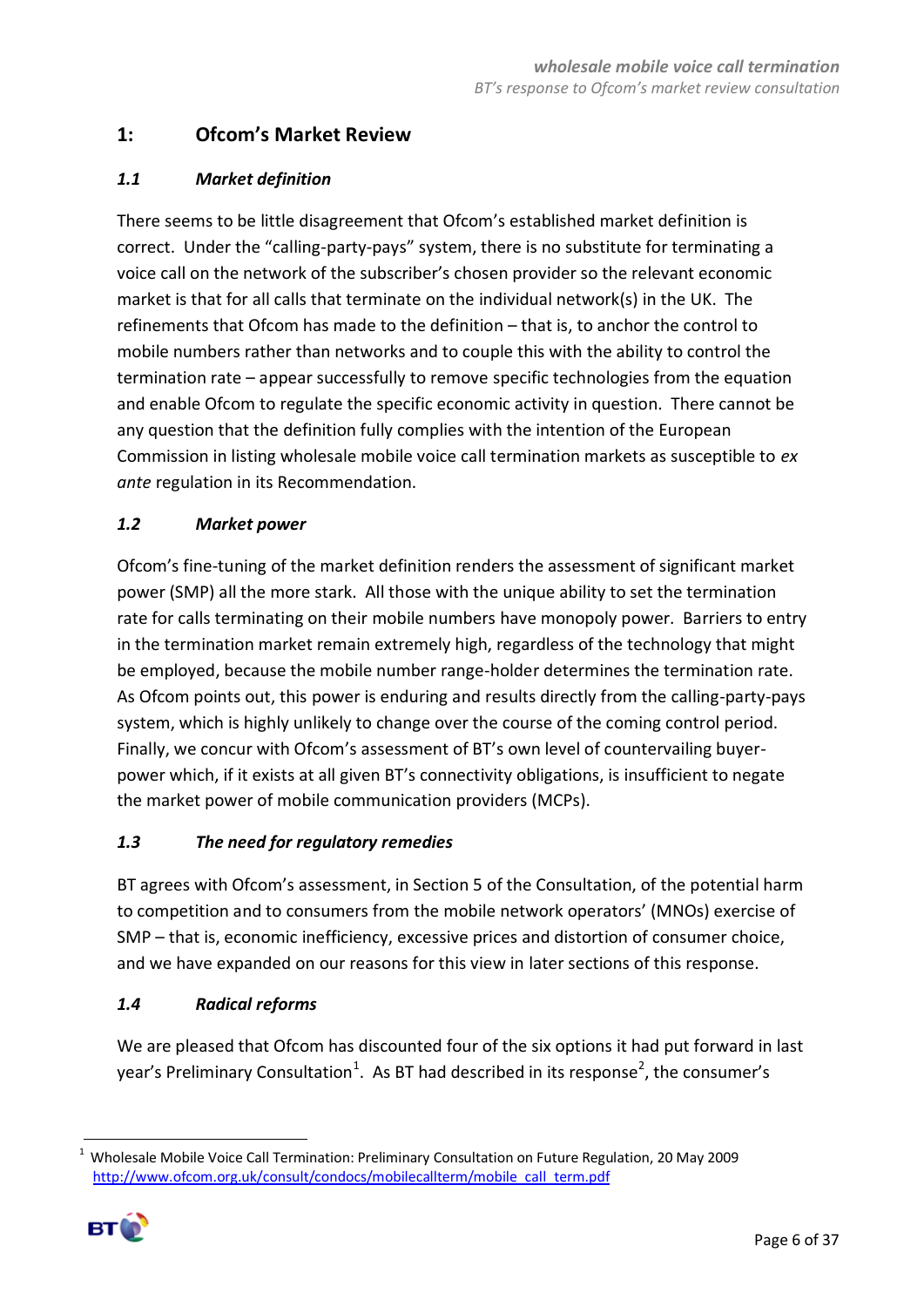more immediate need is for the much lower mobile termination rates that the proposed remedy will deliver. Once rates reach these much lower levels, the opportunity will arise to consider a move to a different system of regulation. We note that in their responses last year<sup>3</sup>, all the incumbent operators also discarded these options (at least for the short term, though for varying reasons) and came down in favour of the status quo.

<sup>&</sup>lt;sup>3</sup> See http://www.ofcom.org.uk/consult/condocs/mobilecallterm/responses/



<sup>-</sup><sup>2</sup> Wholesale mobile voice call termination: BT's response to Ofcom's preliminary consultation, 29 July 2009 [http://www.btplc.com/Thegroup/RegulatoryandPublicaffairs/Consultativeresponses/Ofcom/2009/Wholesalemobilevoi](http://www.btplc.com/Thegroup/RegulatoryandPublicaffairs/Consultativeresponses/Ofcom/2009/Wholesalemobilevoicecalltermination/index.htm) [cecalltermination/index.htm](http://www.btplc.com/Thegroup/RegulatoryandPublicaffairs/Consultativeresponses/Ofcom/2009/Wholesalemobilevoicecalltermination/index.htm)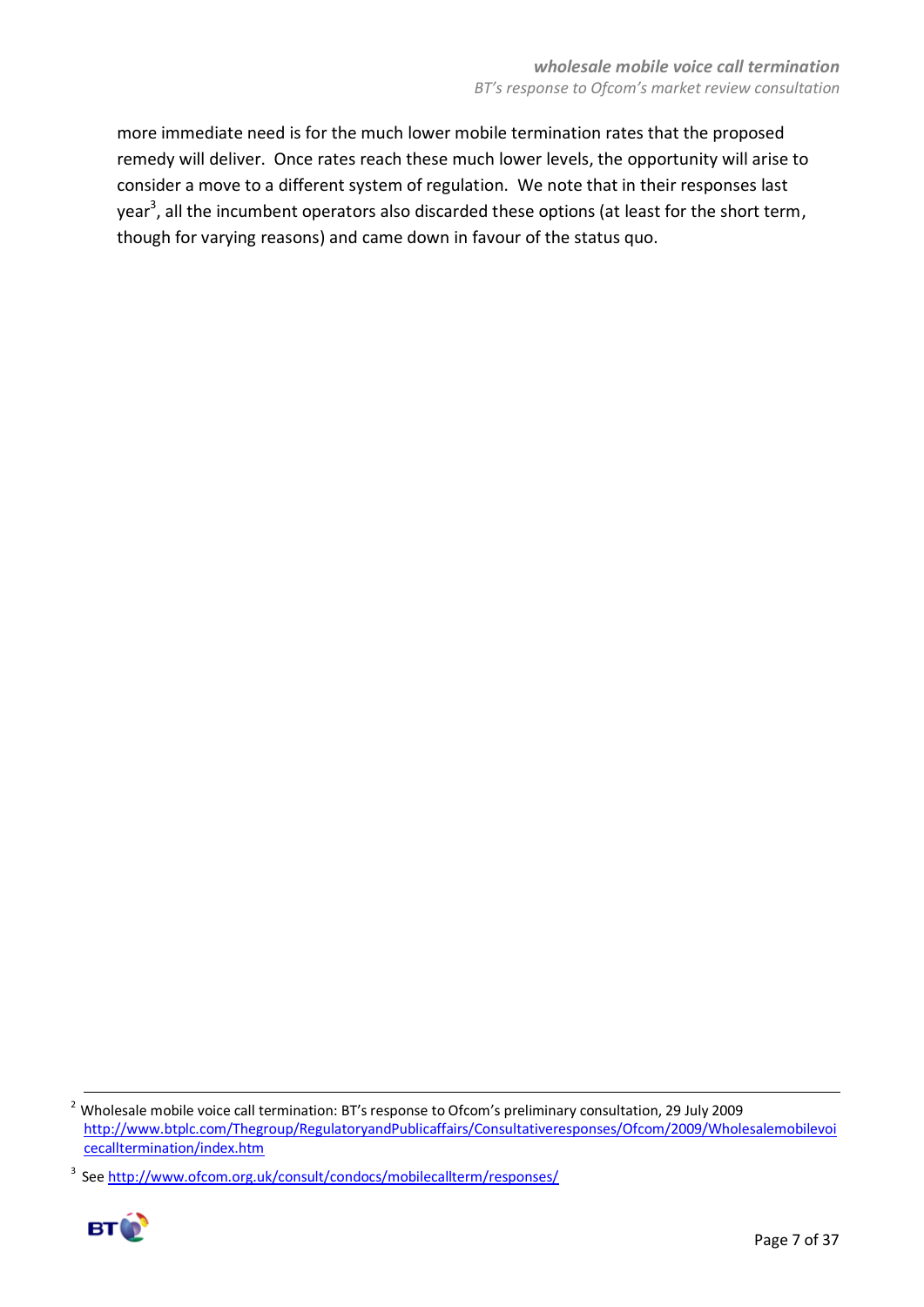# **2: Proposed Remedy**

Given that mobile network operators have SMP in call termination and that they have in the past, as Ofcom reports in Section 4 of the Consultation, sought to exploit their monopoly power, mobile termination rates have to be controlled.

Ofcom describes in Section 7 of the Consultation its criteria for deciding whether in the next control period to maintain the status quo (which Ofcom refers to as the "LRIC plus" approach) or to follow the European Commission's Recommendation (referred to as "pure LRIC").

BT supports Ofcom's decision to regulate mobile call termination in a way that is consistent with the European Commission's Recommendation. But Ofcom reports the choice as being "finely balanced" and swung ultimately by the need to harmonise regulation in the UK with the rest of the European Union. We disagree. The key feature of the status quo is that mobile termination rates have been set to recover not just the incremental costs of completing calls but also a share of mobile network access costs whereas fixed termination rates have only ever been set to recover the incremental costs of completing calls. This asymmetry has had two consequences:

- competition between fixed and mobile networks has been distorted; and
- prices for calling mobile phones, especially from fixed phones, have been too high, discouraging use.

The asymmetry between the regulation of fixed and mobile platforms favours one type of service over another and is therefore inconsistent with market convergence and the common regulatory framework.<sup>4</sup>

#### *2.1 Symmetrical regulation for converging markets*

Against this background, there would need to be very strong reasons for such asymmetrical regulation. Ofcom has not presented these in the Consultation and BT does not consider that they exist. We note that:

- Ofcom does not consider either of the cost methodologies to be superior in terms of allocative efficiency within the mobile market;
- it would clearly be wrong to make any allowance in mobile termination rates for call externalities to mobile users and not make the same adjustment in fixed termination rates;

<sup>4</sup> Article 8 of the Framework Directive requires National Regulatory Authorities to take the utmost account of the desirability of making regulation technologically neutral; "that is to say, that it neither imposes nor discriminates in favour of the use of a particular type of technology" (Recital 18).



**.**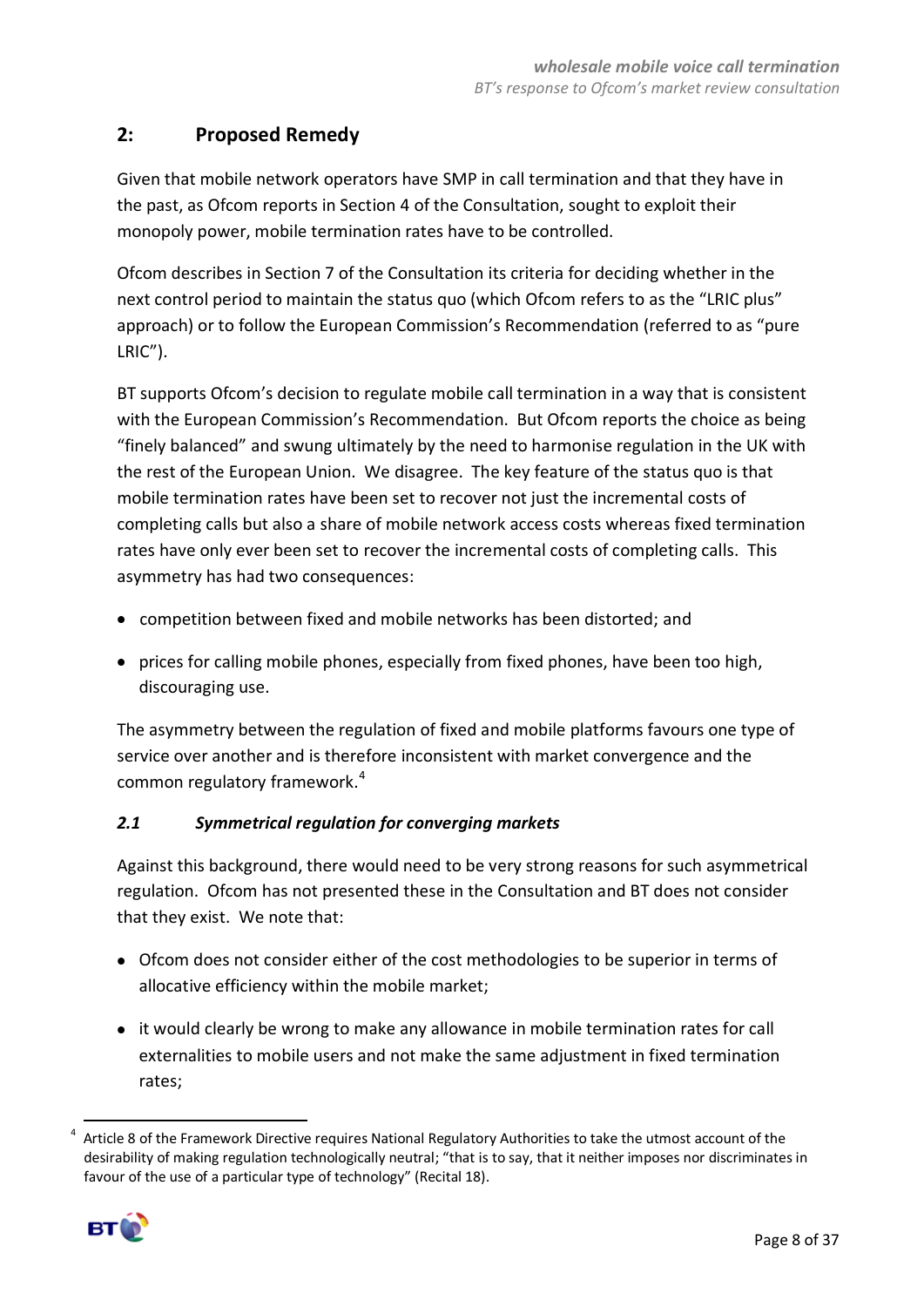- the profit impact on the MNOs is not of a scale likely to raise issues as to their ability to fund their investments and invest in future services<sup>5</sup>, and so there is no reason why "dynamic efficiency" will be harmed;
- there are strong grounds to believe the changes will benefit low income and vulnerable groups, when the likely impact on fixed customers is considered, as Ofcom's analysis of the distributional impacts on consumers makes clear, as well as users as a whole.

The EC Recommendation is the best guarantee of symmetrical regulation.<sup>6</sup> This will mean that there is fair competition at the retail level with no supplier, or group of suppliers, using economic rents earned on voice termination to distort the retail market for access and outgoing calls.

In paragraph A12.92, Ofcom noted BT's concern that high wholesale mobile termination rates distort competition between fixed and mobile operators. Ofcom also recognised, in paragraph A12.93, that there is a strong "competitive interaction" between fixed and mobile services. However, Ofcom's description of the problem still seems to us to underplay a very significant issue. Key features relevant in this context are:

- fixed and mobile phones are available to everybody in the UK and people make choices as to whether to give a fixed or a mobile number to the people who want to call them and whether to use a fixed or a mobile phone to make a call;
- BT's market research shows that 56% of mobile phone calls are made while the callers are within their homes and offices and hence within easy reach of a fixed phone;
- in the last five years, fixed geographical calls have decreased by 25% despite price reductions of nearly 10% in nominal terms; substitute services , most notably mobileoriginated calls, are clearly reducing the demand for fixed-line originated voice calls;
- Ofcom has noted that, "*In 2008 the proportion of voice calls originating on mobile networks increased by 3.9 percentage points to 44.5% ...".* The same pattern was evident in the five-year period to December 2008, with mobile gaining market share at

<sup>6</sup> BT notes that in paragraph A12.94, Ofcom says that, "Adopting either a LRIC+ or pure LRIC standard for *both* fixed and mobile call termination would provide consistency and any differences in costs would be entirely driven by the underlying traffic sensitive costs of the different technologies". However, the very wide disparities between fixed and mobile rates (and the huge difference in the allowance for common costs) indicates that consistency has, in fact, not been achieved under the so-called 'LRIC plus' standard.



**<sup>.</sup>** <sup>5</sup> It is also worth noting that the merger between T-Mobile and Orange in the UK has brought about a significant consolidation of the market (increasing the HHI to over 3000) and this is widely expected to lead to "market repair" and improved margins for the industry as a whole.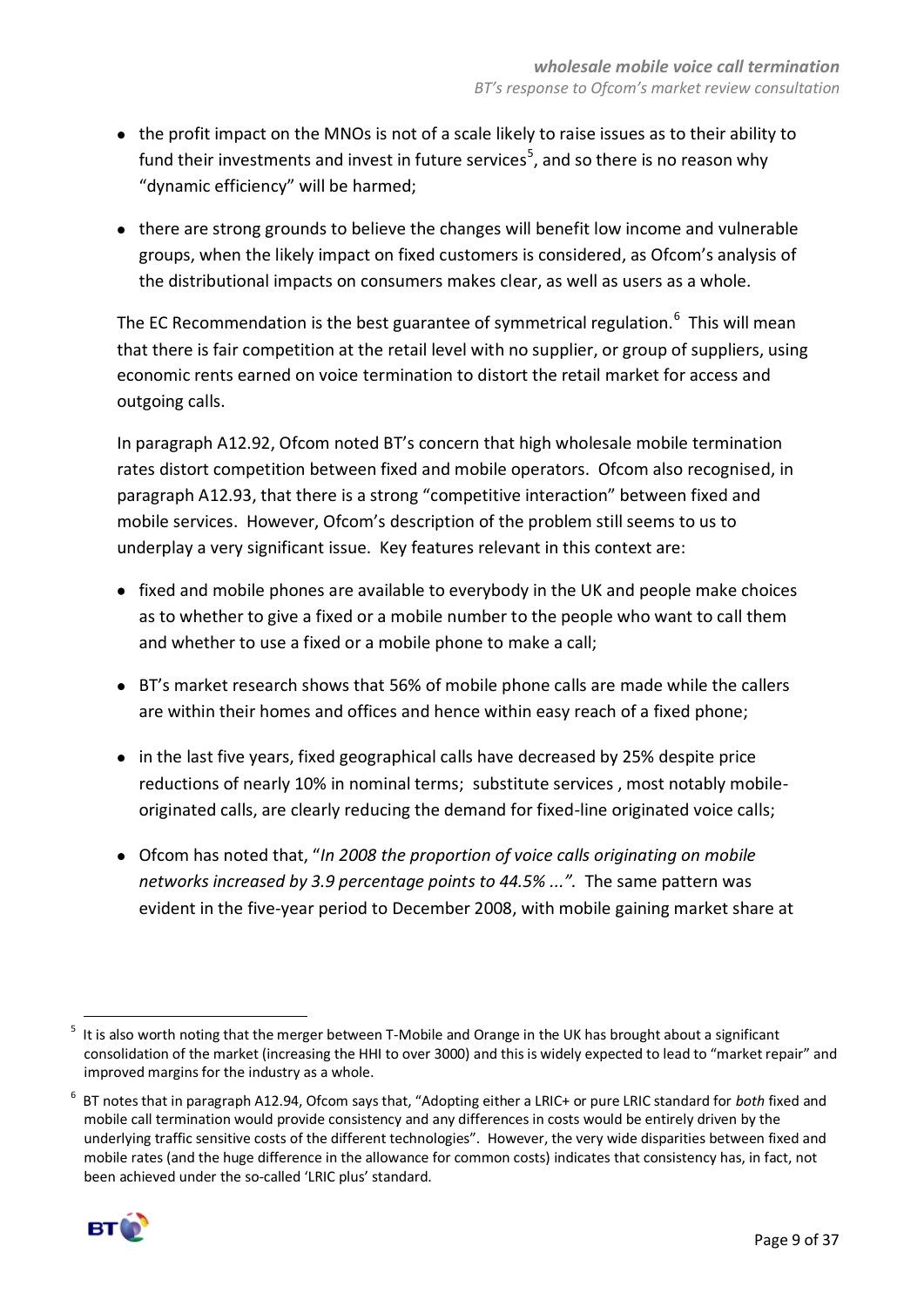the expense of fixed operators. If current trends continue, mobile-originated voice call volumes should overtake those from fixed lines in 2010;"<sup>7</sup>

- Ofcom's 2009 Consumer Experience report showed the proportion of mobile-only households has increased from 7% in 2003 to 14% in 2009. Among some age groups, the proportion approaches  $30\%$ ;<sup>8</sup>
- there is increasing price convergence between fixed and mobile services. According to Ofcom's Communications Market Report 2009, the premium to call from a mobile fell from 8.5ppm in 2004 to just 3ppm by 2008; for those subscribers who use a very high proportion of their inclusive mobile minutes, the choice between the cost of mobileoriginated and fixed-originated calls can now be finely balanced, when the fixed-line rental charge is included in the calculation.<sup>9</sup>

That fixed and mobile networks do compete with each other is beyond dispute even if they are not deemed to be in the same market for the purposes of imposing *ex-ante* regulatory obligations on fixed operators. This means that it is particularly important that regulation does not favour one type of network over another.

This is especially true of the two-way termination markets where each provider has absolute control of its own market, yet where the service is one on which the supplier and the receiver are both dependent, regardless of any market boundaries. The European Commission summarises this competition problem in Recital 3 of its Recommendation<sup>10</sup>:

*"Significant divergences in the regulatory treatment of fixed and mobile termination rates create fundamental competitive distortions. Termination markets represent a situation of two-way access where both interconnecting operators are presumed to benefit from the arrangement but, as these operators are also in competition with each other for subscribers, termination rates can have important strategic and competitive implications."[emphases added]*

The European Commission's Explanatory Note<sup>11</sup> that accompanies its Recommendation reinforces this point in a number of places:

<sup>&</sup>lt;sup>11</sup> Commission Staff Working Document accompanying Commission Recommendation 2009/396/EC of 7 May 2009 on the Regulatory Treatment of Fixed and Mobile Termination Rates in the EU: *Explanatory Note*, Sec (2009) 600, page 31. [http://ec.europa.eu/information\\_society/policy/ecomm/doc/implementation\\_enforcement/eu\\_consultation\\_procedur](http://ec.europa.eu/information_society/policy/ecomm/doc/implementation_enforcement/eu_consultation_procedures/explanatory_note.pdf) [es/explanatory\\_note.pdf](http://ec.europa.eu/information_society/policy/ecomm/doc/implementation_enforcement/eu_consultation_procedures/explanatory_note.pdf)



TALLET 2018 of Orticom's Communications Market Report 2008 ([http://www.ofcom.org.uk/research/cm/cmr09/\)](http://www.ofcom.org.uk/research/cm/cmr09/)

<sup>8</sup> See Page 24 a[t http://www.ofcom.org.uk/research/tce/ce09/](http://www.ofcom.org.uk/research/tce/ce09/)

<sup>&</sup>lt;sup>9</sup> See Page 245 a[t http://www.ofcom.org.uk/research/cm/cmr09/](http://www.ofcom.org.uk/research/cm/cmr09/)

<sup>&</sup>lt;sup>10</sup> Commission Recommendation 2009/396/EC of 7 May 2009 on the Regulatory Treatment of Fixed and Mobile Termination Rates in the EU: *Principles for the calculation of wholesale network termination rates in mobile networks*. <http://eur-lex.europa.eu/LexUriServ/LexUriServ.do?uri=OJ:L:2009:124:0067:0074:EN:PDF>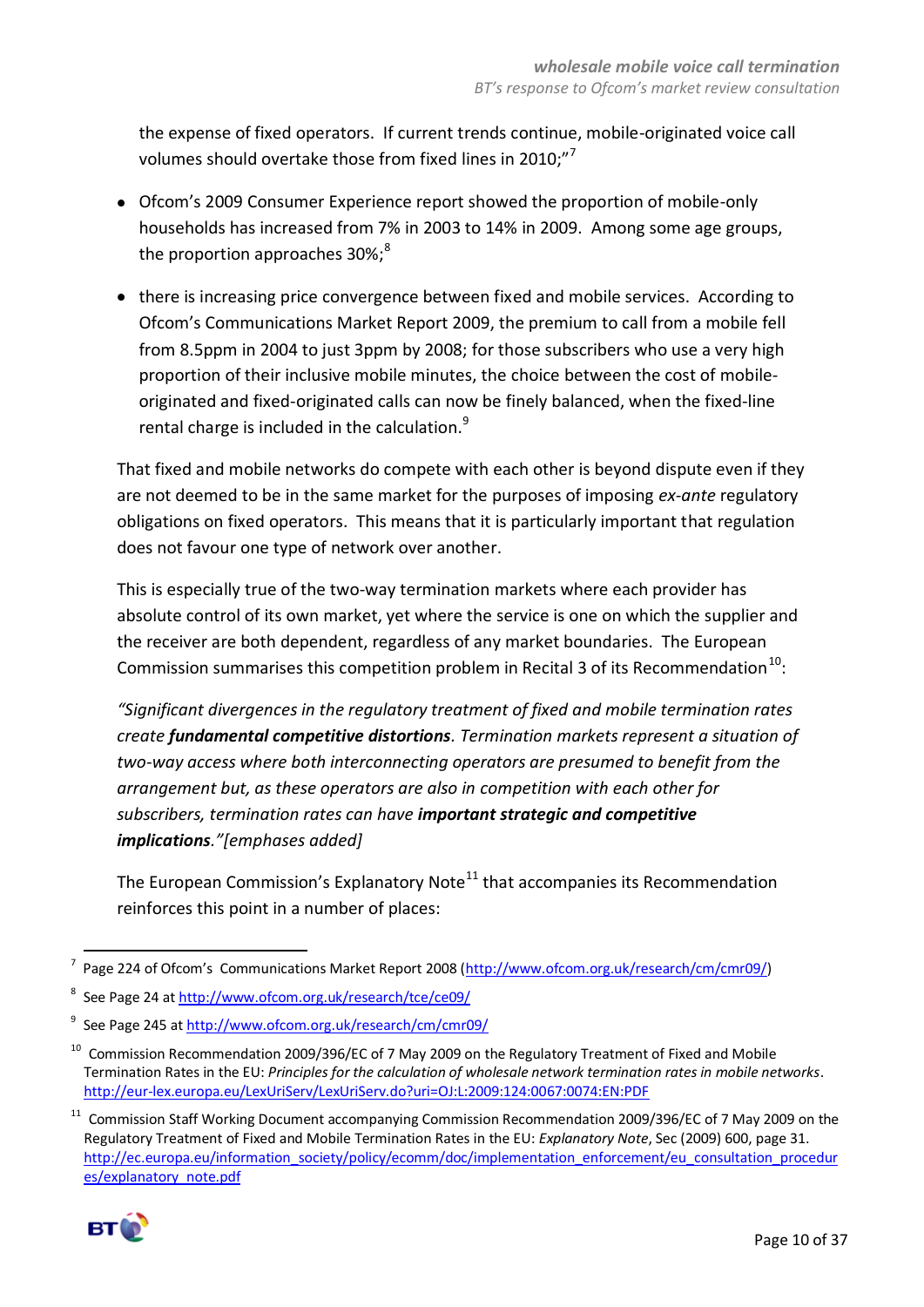*"Furthermore, with the evolution of fixed–mobile hybrid services and a move towards convergence, a different regulatory treatment of fixed and mobile termination rates raises a possible inconsistency issue. The regulatory model underlying the FTR regulation assumes that operators will recover the cost of the local loop via retail subscription charges, and that these costs are not included in the FTR paid by other operators, including mobile operators. This is not the case in mobile networks where the access network costs are largely recovered via the termination rate. This needs to be considered in order to ensure that competitive distortions do not arise and that allocative-efficiency concerns … are addressed. (paragraph 2.1) [emphases added]*

*"In an environment of increasing convergence between fixed and mobile networks and with a view to promoting sustainable competition and investment within and across all telecoms markets, it is important that regulation is, as far as is practicable, technology neutral and ensures that there is no distortion or restriction of competition and that efficient investment and innovation is encouraged." (paragraph 4.1) [emphases added]*

# *2.2 Current asymmetries are material*

A simple calculation shows how currently fixed customers contribute very much more to mobile networks' common costs than mobile customers do to fixed networks' common costs.

In Figure 17 in the Consultation (page 150), Ofcom shows mobile termination rates at about 6ppm in 2008/9 and the LRIC cost at about 1ppm. On every call to a mobile network therefore, a fixed customer is contributing approximately 5ppm towards the common costs (that is, the indirect costs) of the terminating mobile network. Against this, in 2008/9 fixed termination rates were about 0.3ppm<sup>12</sup> which means that, on a per minute basis, contributions to common costs were at least seventeen times as great in one direction to another.<sup>13</sup>

Even in the first year of the proposed price cap the problem will be material, with a 2ppm contribution above direct costs going from fixed customers to mobile networks. This works out at a transfer of nearly  $E250m^{14}$  in 2011/12 alone. Based simply on the amounts involved, BT therefore disagrees with Ofcom's assertion that, *"we are not aware of any empirical evidence as to the potential materiality and impact of differences in termination rates between mobile and fixed network investment over time."<sup>15</sup>* Given the amounts

See paragraph A12.98 of the Consultation.



<sup>-</sup>12 Based on 0.3ppm for Single Tandem Call Termination.

<sup>&</sup>lt;sup>13</sup> This multiple has been calculated on the basis that there are no incremental costs to fixed termination, so the contribution is 0.3ppm. Given that there are such costs, the contribution will be lower than 0.3ppm and hence the disparity would be even greater. We note that Ofcom says in paragraph 2.14 that wholesale fixed termination rates are "currently no more than 0.25 pence per minute", this being the published BT daytime rate.

<sup>&</sup>lt;sup>14</sup> Based on 12.5 billion minutes per annum.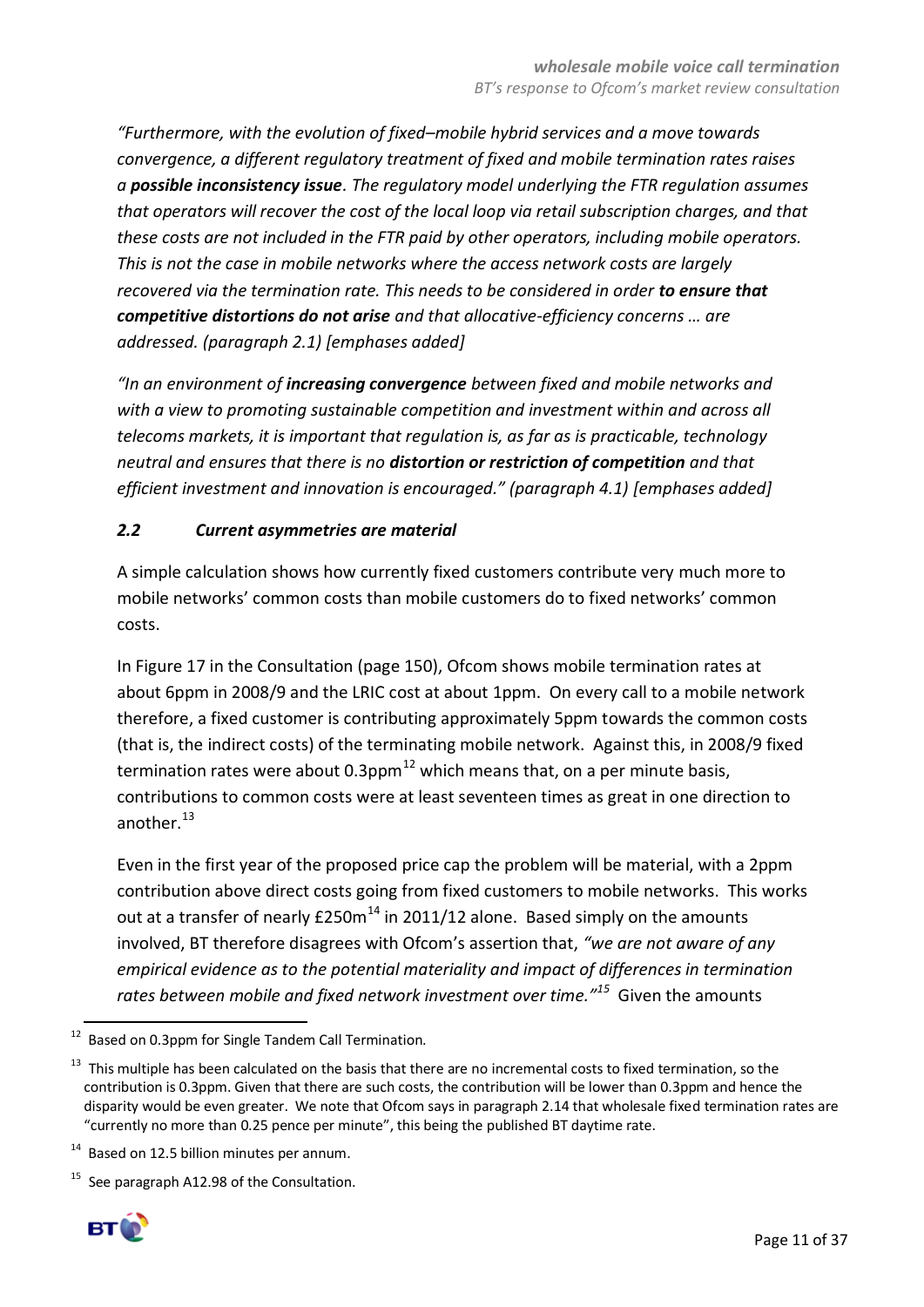involved, we do not think there can be any question of the materiality of the advantage one type of network has been deriving over the other.

A disparity of this magnitude would certainly require a convincing justification, but this is nowhere provided in the Consultation<sup>16</sup>.

BT therefore supports Ofcom's implementation of the Recommendation because it will provide fair competition between fixed and mobile suppliers, something the European Commission consistently promotes as an important objective:

*"A common approach to call termination markets based on efficient costing principles should help foster a stable and effective regulatory environment for future investments and contribute to a more level playing field and enhanced competition between different operators and networks (e.g. fixed and mobile networks)."* <sup>17</sup>

# *2.3 Mobile access costs should be excluded under any costing methodology*

As the European Commission has recognised, the prime cause of the asymmetry between the treatment of fixed and mobile termination rates is that mobile termination rates have been set to recover network access costs whereas fixed rates have not. This key distinction is somewhat obscured by referring to the two methodologies as "pure LRIC" and "LRIC plus" – it is possible that access costs could be excluded from the calculation of termination rates and that those costs that are included could nonetheless still include an appropriate share of other common costs. So even if Ofcom were to decide that those costs that were to be recovered through mobile termination rates should include an allowance for some common costs, mobile access costs should still be completely excluded from the calculation of mobile termination rates. Only in this way can Ofcom hope to establish symmetry.

When discussing the issue of asymmetry in Annex 12, Ofcom points out that access network costs are largely "subscriber driven" for fixed networks. BT interprets this to mean that access costs are largely specific to individual subscribers. In contrast, mobile access costs are said not to be specific to individual mobile subscribers.

BT appreciates this distinction, but the important point not drawn out is that mobile access costs are incremental (direct) costs across the set of all mobile customers. It is wrong to imply that, because they are not specific to individual mobile customers, this provides a justification for treating them as costs which are common across mobile *and fixed*

<sup>&</sup>lt;sup>17</sup> Paragraph 3.4 (page 15) in the Commission's Staff Working Document accompanying Commission Recommendation 2009/396/EC of 7 May 2009 on the Regulatory Treatment of Fixed and Mobile Termination Rates in the EU: *Implications for Industry, Competition and Consumers*, Sec (2009) 599 [http://ec.europa.eu/governance/impact/ia\\_carried\\_out/docs/ia\\_2009/sec\\_2009\\_0599\\_en.pdf](http://ec.europa.eu/governance/impact/ia_carried_out/docs/ia_2009/sec_2009_0599_en.pdf)



-

<sup>&</sup>lt;sup>16</sup> We are not suggesting here that there has been any oversight on Ofcom's part - the difference between fixed and mobile termination rates is an anomaly and not one unique to the UK. Rather, we applaud the EC and Ofcom for now taking action to solve the problem.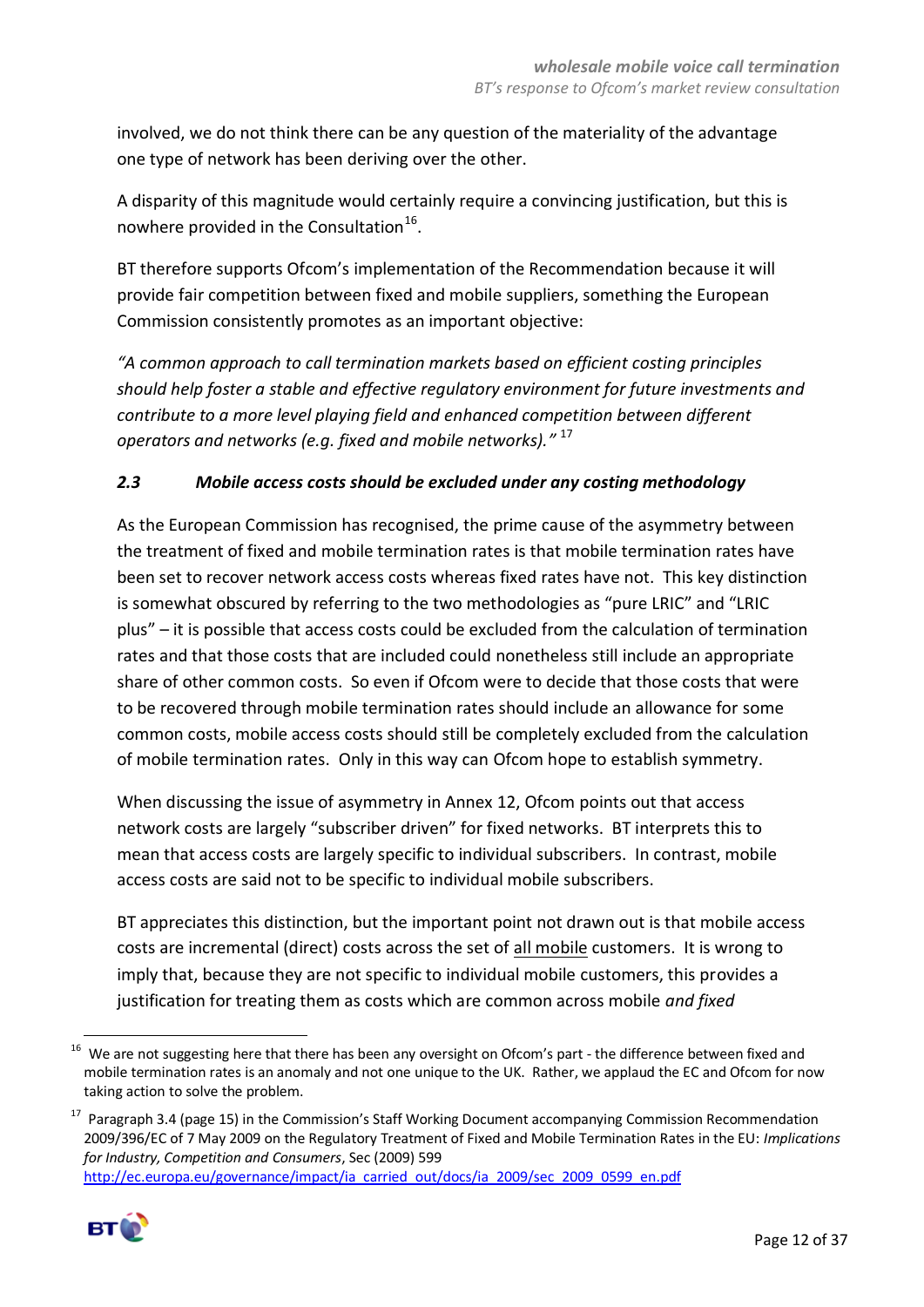customers. That is, mobile access costs are not legitimately shared across fixed customers, any more than fixed access costs are deemed as being common to mobile customers.

It is therefore mistaken to classify mobile access costs as "common costs" and then apportion them, in part, to fixed customers. Mobile access costs may not be individual subscriber-driven in the way that fixed access costs are, but that does not mean to say that they are "common" to fixed customers.

If regulation is to be consistent and not distort competition, then either (i) fixed customers should contribute to mobile access costs when they call mobile phones, and mobile customers should contribute to fixed access costs when they call fixed phones; or (ii) fixed and mobile network operators should each cover their own access costs in their retail prices. The first option would be both complicated and inconsistent with the Commission's Recommendation. The obvious conclusion is that fixed operators should cover all their access costs in their retail prices (as they do) and that mobile operators should do likewise. Neither should then contribute to the access costs of the other in payments made for call termination. <sup>18</sup>

BT considers this to be a minimum requirement in order that regulation does not impede competition in a converged world and to ensure that the UK is meeting the requirement in the common regulatory framework that national regulatory authorities regulate in a way which is technologically neutral.

# *2.4 On-net and off-net rates*

Mobile network operators are able to offer low prices for on-net calls. This is particularly so for larger business contracts which have a high proportion of on-net calls<sup>19</sup> and for which retail prices can be well below the regulated charge for terminating a call; this occurs even though an on-net call makes twice as much use of network facilities as a terminating call, providing a strong indicator that termination rates are currently greatly in excess of the true cost of completing calls. This has made it difficult for fixed operators to compete for calls to mobile phones and has made it harder for a new entrant like 3 to gain scale.

This is particularly distortive in a converging world in which mobile operators are making significant inroads into the fixed market. Mobile operators can sell fixed-mobile traffic (terminated on their networks) to their large corporate customers at rates that a fixed

 $19$  This is because employees call each other under the same contract and on the same network.



<sup>1</sup>  $18$  The fact that, "[t]here is no equivalent of the fixed line rental in mobile networks" then becomes irrelevant as it is simply up to the mobile networks how they structure their retail charges between fixed and variable elements. This means that there would be no significance – at least for the regulation of termination services – if there were to be no rental charges in the mobile sector (we believe that the mobile equivalent of the fixed line rental does exist in fact, but that this is bundled with usage and presented as a contractual charge).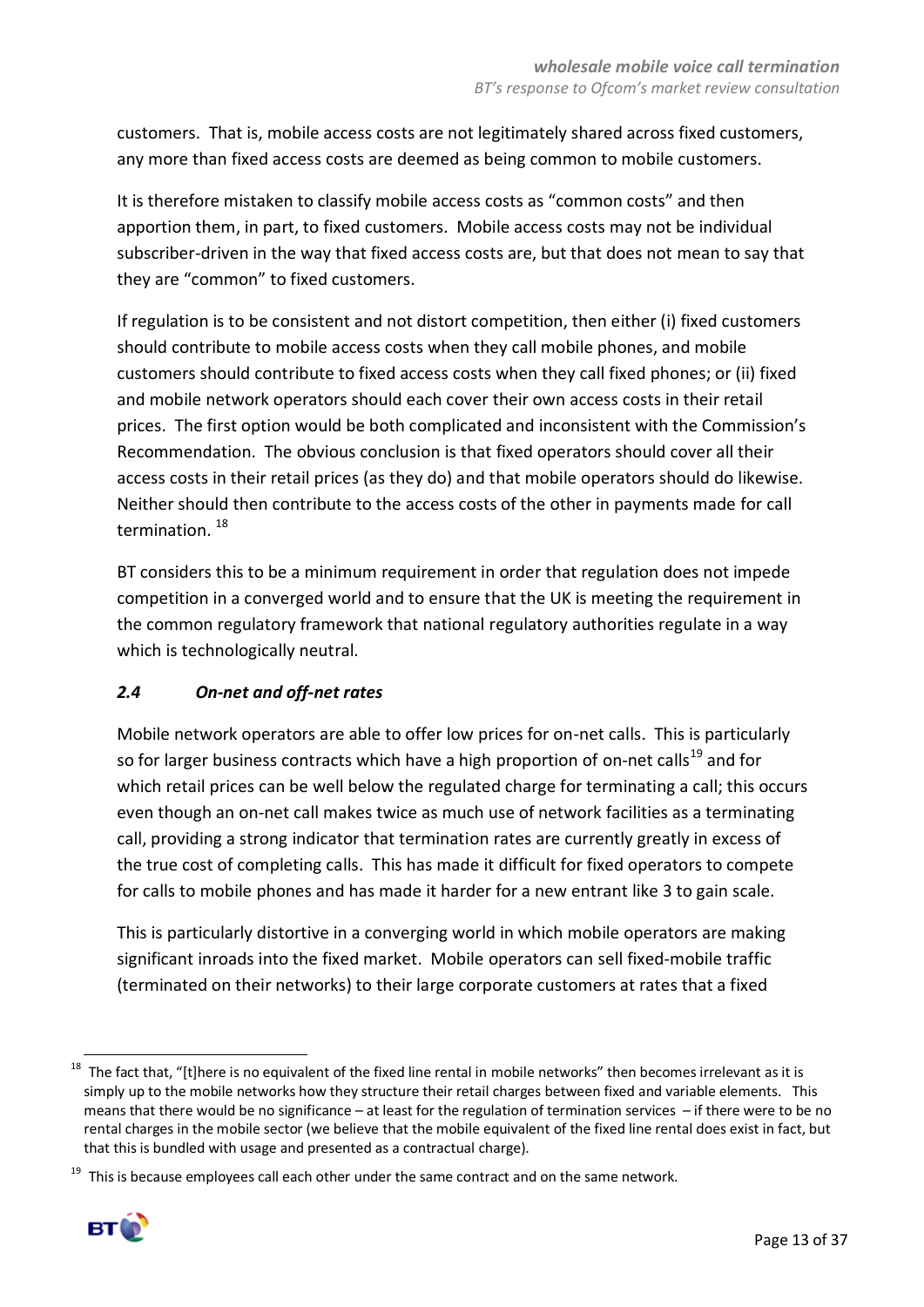operator cannot match because of the high termination charges which fixed operators incur for terminating the very same calls.

This will remain a problem as long as there is a material difference between the regulated price for termination and the true resource cost of delivering a call. Given that Ofcom does not propose to prohibit this form of discrimination, it is imperative that regulated prices and resource costs are brought into line. This is another important reason why Ofcom is right to favour the adoption of the Commission's approach.

#### *2.5 Impact on consumers*

It hardly needs to be said that because mobile termination rates have been set so far above the true incremental cost of completing a call, the demand for calls to mobile phones has been suppressed below the level that would have been economically efficient. This is particularly true of calls to mobile from fixed phones.

This was recognised by the Commission which concluded Recital 3 of its Recommendation by highlighting one of the prime consumer outcomes of high termination rates:

*"High termination rates tend to lead to high retail prices for originating calls and correspondingly lower usage rates, thus decreasing consumer welfare."*

There is a particular problem that high termination rates make it difficult to offer customers fixed price unmetered packages – in part because such packages would have to carry a high price tag and in part because the risk to the operator if usage exceeds forecast levels is too great. Again the European Commission recognised this in its Explanatory Note $20$ :

*"Furthermore, it may be claimed that high termination rates charged on a per-minute price basis create pressure on operators to adopt per-minute retail tariffs, thereby limiting the possible emergence of more innovative offers such as those based on flat-rate tariff structures which could in turn promote greater retail consumption." [emphasis added]*

The Commission went on to highlight the consumer and economic benefits of such packages:

*"Moreover, consumers tend to respond to flat-rate plans by making extensive use of the service in question. As communications services are typically characterised by significant upfront costs and low marginal costs, such flat-rate plans can be efficient for both the consumer and the provider and promote a higher utilisation of the service."* <sup>21</sup>

<sup>&</sup>lt;sup>21</sup> Paragraph 4.3.5 in the Staff Working Document (see footnote 17).



<sup>1</sup> *Ibid* paragraph 4.1 (see footnote 11).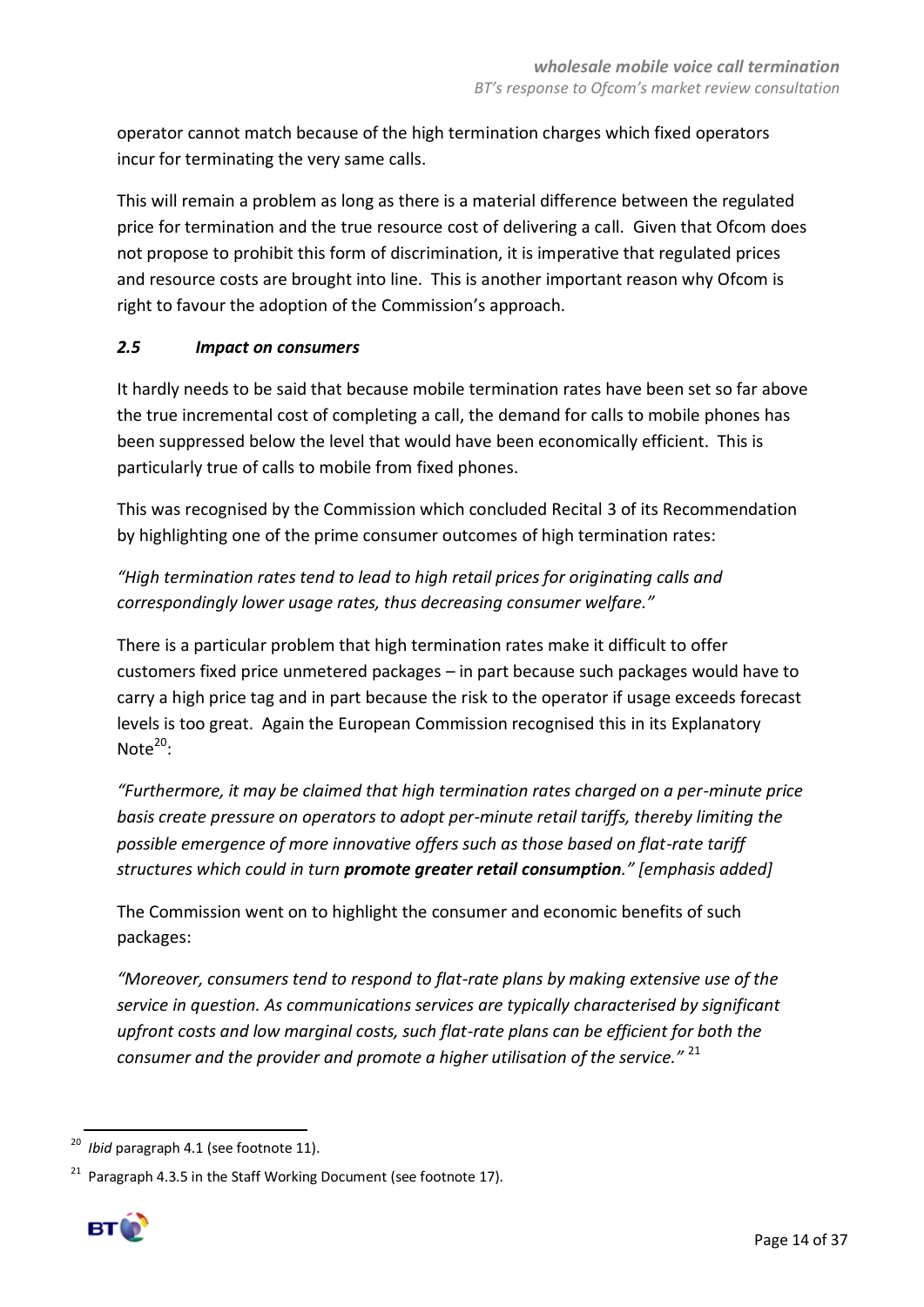# *2.6 Conclusion*

Ofcom asserts in a number of places in the Consultation that the choice of methodology is "finely balanced". By this Ofcom presumably means that no single set of economic, legal or regulatory arguments, nor the differences in distributional impacts, indubitably favours either remaining with the status quo or moving to the recommended approach. It seems to be the European Commission's Recommendation which is the deciding factor for Ofcom's choice between the two.

Ofcom is right to place significant weight on the EC's Recommendation, but Ofcom need not regard the EC's Recommendation as divorced from the other arguments (which might be the inference to take from the summary in paragraph 1.10) because those assessments all point to the superiority of the recommended approach.

As we have described earlier in this response, high mobile termination rates have suppressed demand for calls to mobile and distorted competition between fixed and mobile networks (and made it more difficult for a new entrant like 3 to establish itself in the UK market). As the Commission says "*the further termination rates move away from*  incremental cost, the greater the competitive distortion".<sup>22</sup> With fixed termination rates already around 0.25ppm, and likely to be even lower under the next control, it is clear that a mobile termination rate at 0.5ppm (or less) is precisely what is needed in order to end the competitive distortion.

This correction should arguably have been made before now, but the imperative of the EC Recommendation, and the increasing demand for next generation services and convergent offerings, now make the case unequivocally.

**<sup>.</sup>**  $22$  Paragraph 4.1 in the Explanatory Note (see footnote 11).

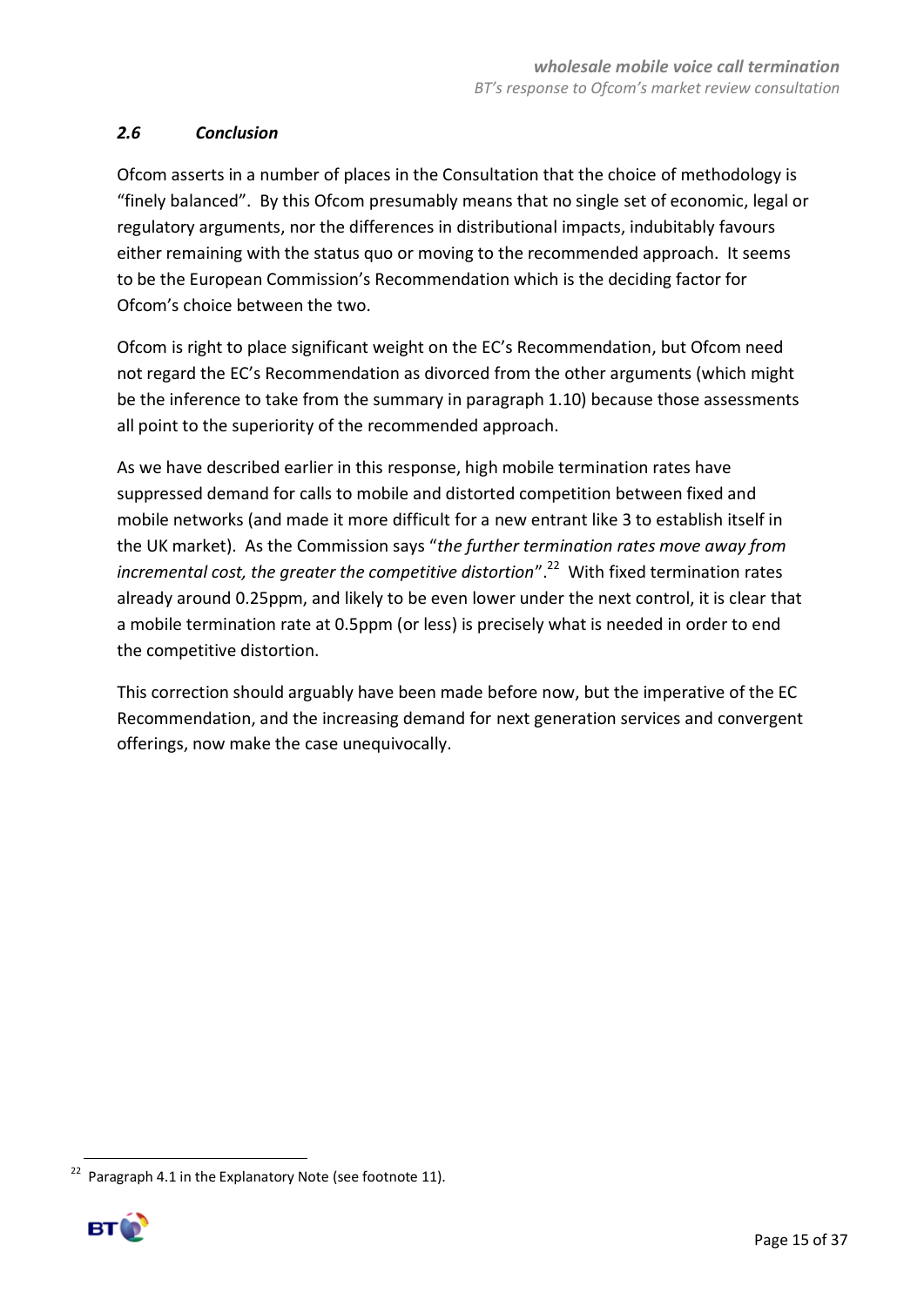# **3: Probable Counter-Arguments**

We expect that the incumbent mobile network operators will object fiercely and at length to Ofcom's proposals. They have benefited greatly and for a number of years from the current regime and are not likely to welcome change.

Exceptionally therefore, we thought it might help Ofcom were we to anticipate and respond to a number of the arguments that we expect they will raise, given the arguments that have been put in other contexts. We take a look at:

- Ramsey Pricing  $\bullet$
- The waterbed effect  $\bullet$
- The impact on mobile penetration and usage
- $\bullet$ The social impact
- Pass-through
- $\bullet$ The investment impact

#### *3.1 Ramsey Pricing*

The incumbent mobile network operators might well call for "Ramsey Pricing", that is to say, for mobile termination rates to be set above cost on the grounds that the demand for call termination is price inelastic.

Ofcom's Preliminary Consultation included a short consideration of Ramsey pricing principles, stating that its current methodology was not based on such principles. Should this question be raised again in the current round of consultation, we would point out that:

- Ramsey Pricing is much talked about in academic and consulting circles but rarely, if ever, implemented;
- when the incumbent mobile network operators talk about "Ramsey Pricing" what they really mean is that they want to be able to exploit their monopoly power in the pricing of call termination, but the whole point of the price control is to prevent such an exploitation of monopoly power;
- discussions of price inelasticity and Ramsey Pricing rarely acknowledge the reality of competition between fixed and mobile networks and the impact of different approaches to the setting of fixed and mobile rates on that competition;
- finally, as we need hardly point out, Ramsey Pricing is not compatible with the EC Recommendation.

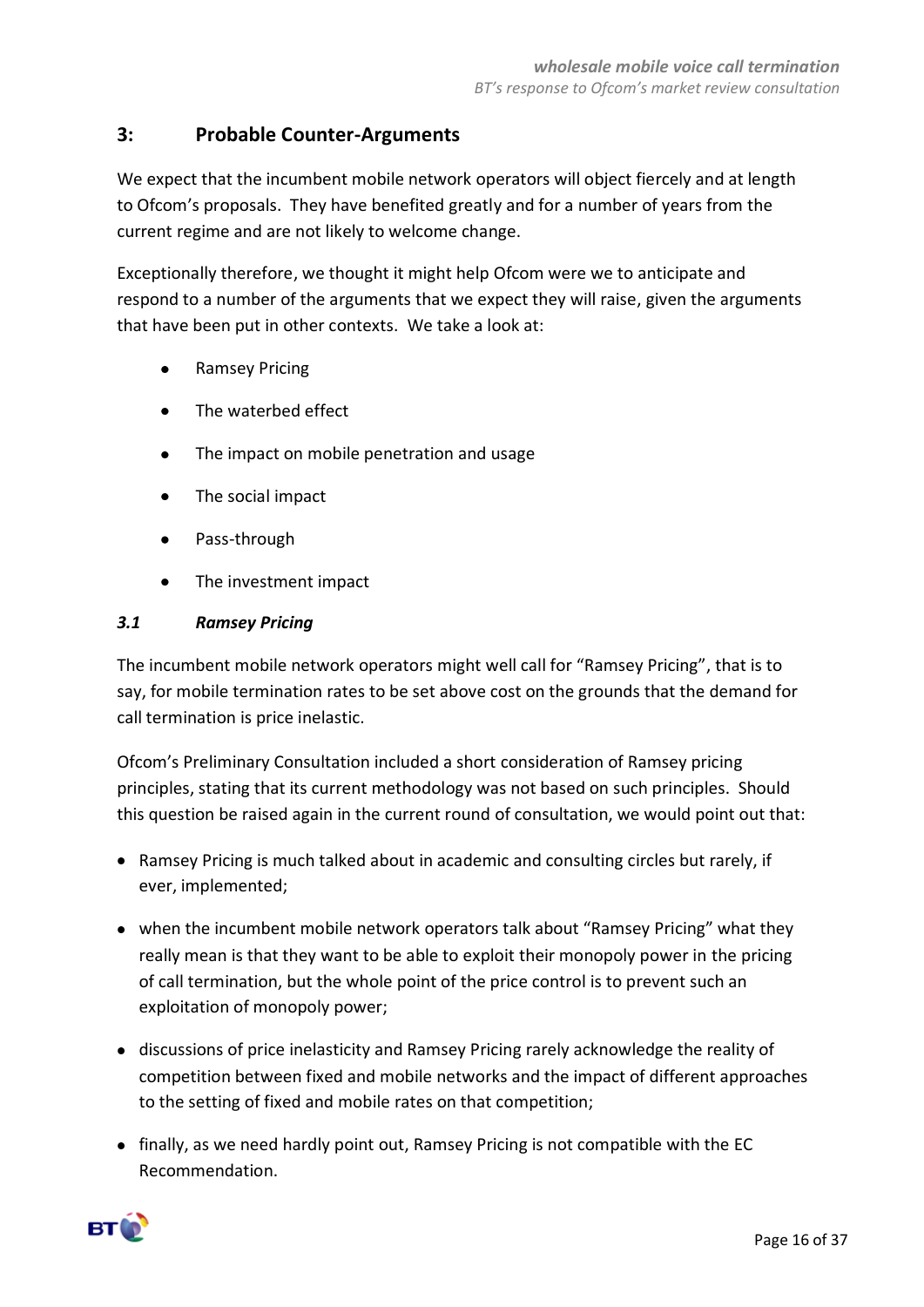# *3.2 The waterbed effect*

It is often asserted that the mobile sector operates under a so-called "waterbed effect", whereby any forcing of lower prices in one part of the market will cause a corresponding rise in prices in another part, and similarly that any excess profits in one area will be competed away in another. The argument goes on to suggest that this means that the burden of a reduction in mobile termination rates will be borne by consumers in the form of higher rates for handsets or outgoing mobile calls.

We have four observations here.

**First**, the reason the incumbent MNOs make so much of a fuss about the "waterbed effect" is because they would much rather earn their revenues and profits from other companies' customers than from their own. This is perfectly understandable, and every business would like to do the same but it does not make it right.

**Secondly**, if the "waterbed effect" is complete then the mobile market will adjust to the new regime with MNOs earning a competitively determined return on capital. If the "waterbed effect" is not complete then the MNOs will lose margin but this is margin that has been generated through a monopoly over call termination.

**Thirdly**, the incumbent MNOs' waterbed arguments look only at the impacts within the mobile sector and ignore the fact that the current excessive termination rates involve a transfer of margin from fixed to mobile operators and this has damaged fixed customers' interests and distorted competition $^{23}$ .

**Finally**, the incumbent MNOs' waterbed arguments generally ignore the fact that under the current regime there has been a significant transfer of resources from the maverick competitor, 3, to the incumbent operators, again damaging competition.

The European Commission has looked at the "waterbed effect" and noted that the academic literature finds that the waterbed effect is lower in higher-penetration markets. It noted that:

*"…given the higher usage and significantly lower RPM observed in certain countries where termination rates are much lower than in the EU, there would appear to be scope for further reductions in termination rates without this impacting negatively on end-user prices as the waterbed effect would suggest. In fact, the evidence* [presented in graphs showing the relationship between MTRs and usage in various countries] *would suggest the contrary,* 

<sup>&</sup>lt;sup>23</sup> This is true also of most academic work, including the article by Genakos and Valletti which found a substantial (but incomplete) waterbed effect, and which has been cited by the MNOs in their responses when the Commission consulted on its Recommendation.



**.**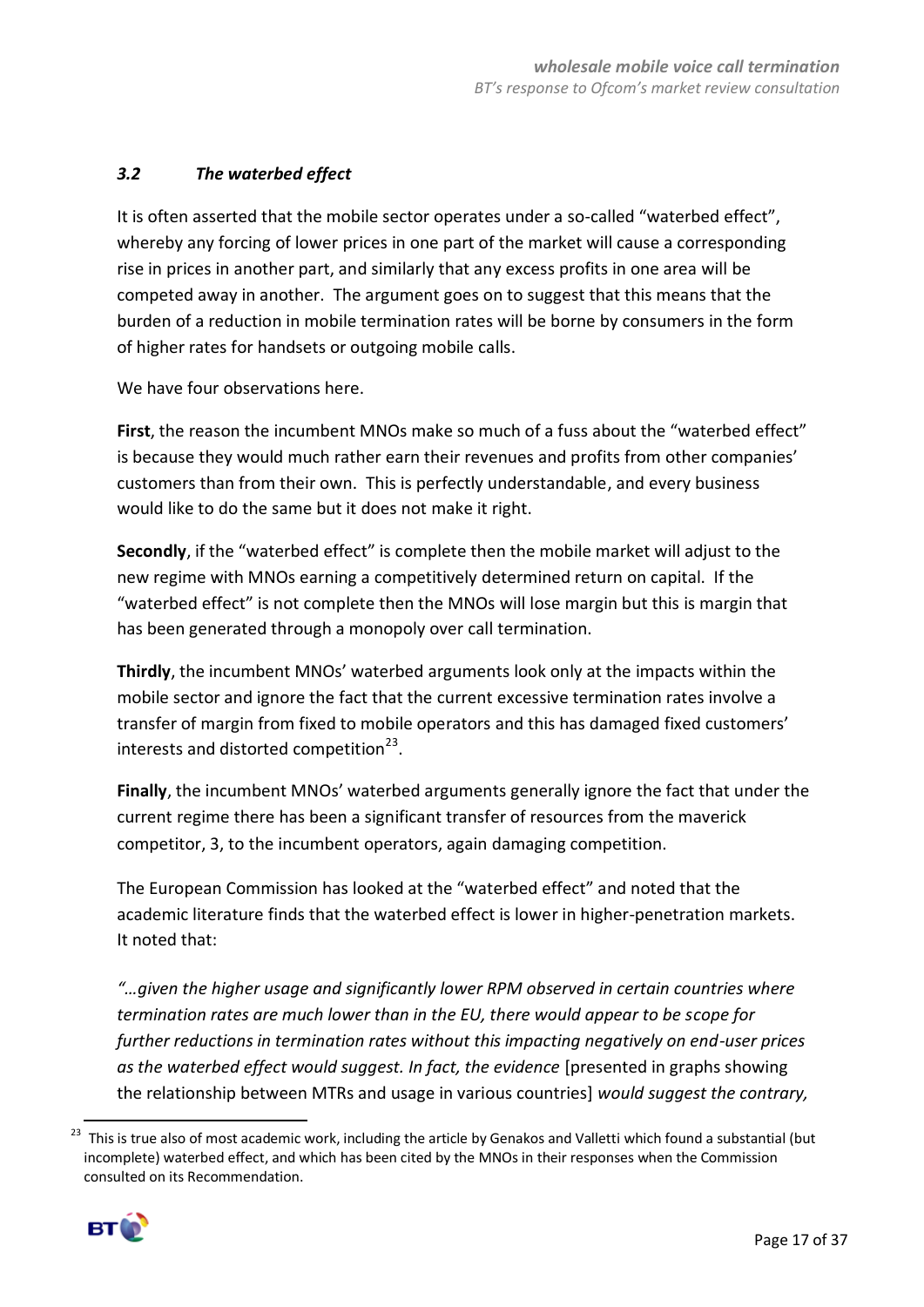*i.e. that retail prices may be expected to decrease and usage to increase in the presence of lower termination rates." <sup>24</sup> [emphasis added]*

#### *3.3 The impact on mobile penetration and usage*

It is possible that the incumbent MNOs will argue that the effect of reducing mobile termination rates will be prices in the mobile origination market rising to such a level that mobile penetration and usage are significantly reduced.

BT agrees with Ofcom that, for economic efficiency, the key question is which methodology will lead to better relative prices.<sup>25</sup> It follows that the basic question posed in relation to a proposed shift from the status quo to the implementation of the EC Recommendation, is whether it is likely to be better for mobile retail prices to be higher and wholesale termination rates lower. This turns on the response of customers to the changed relative prices.

We agree with Ofcom that the changed relative prices are likely to mean lower call charges and higher fixed fees. We appreciate that the *risk* of higher fixed fees is that some consumers *may* decide to exit the mobile market and, if enough customers made such a decision, then it is conceivable that this negative consequence might outweigh any positive benefit from customers making more calls. In the absence of firm evidence on actual demand elasticities for usage (likely to increase) and take-up (likely to decline), BT believes that consideration of this question ought to centre on the likely impact of take-up. It is only if there is a plausible basis to believe that there might be a significant drop in mobile take-up, that considerations of allocative efficiency can support the continuation of the status quo methodology for setting mobile termination rates.

Ofcom provides a lengthy consideration of this issue in the Consultation Document<sup>26</sup>. We agree that any impact is likely to be "muted". In addition to the reasons suggested by Ofcom, $^{27}$  we consider that there are four other reasons why any effect is likely to be small.

**First**, customers who might be inclined to exit the mobile market will tend to be lower users who will not have high volumes of incoming minutes. Whilst a reduction of 1.2ppm (pence per minute) in the termination rate will decrease the profitability of such customers, other things being equal, it must be questioned how much difference this will make. Based on incoming calls of 20 minutes a week, this is equivalent to about £12.50 a

<sup>&</sup>lt;sup>27</sup> Ofcom suggests that (i) the level of multiple subscriptions may reduce but not overall ownership (paragraph A13.76); (ii) prices may not increase by the full reduction in MTRs (A13.80); (iii) price increases may be tailored not to impact on marginal customers (A13.82); and (iv) consumers might not act in the way they say they will under survey conditions (A13.86).



<sup>-</sup> $24$  Paragraph 4.3.4 in the Staff Working Document (see footnote 17)

<sup>&</sup>lt;sup>25</sup> See paragraph A12.38 of the Consultation.

<sup>&</sup>lt;sup>26</sup> Mainly contained in paragraphs A13.62 to A13.110.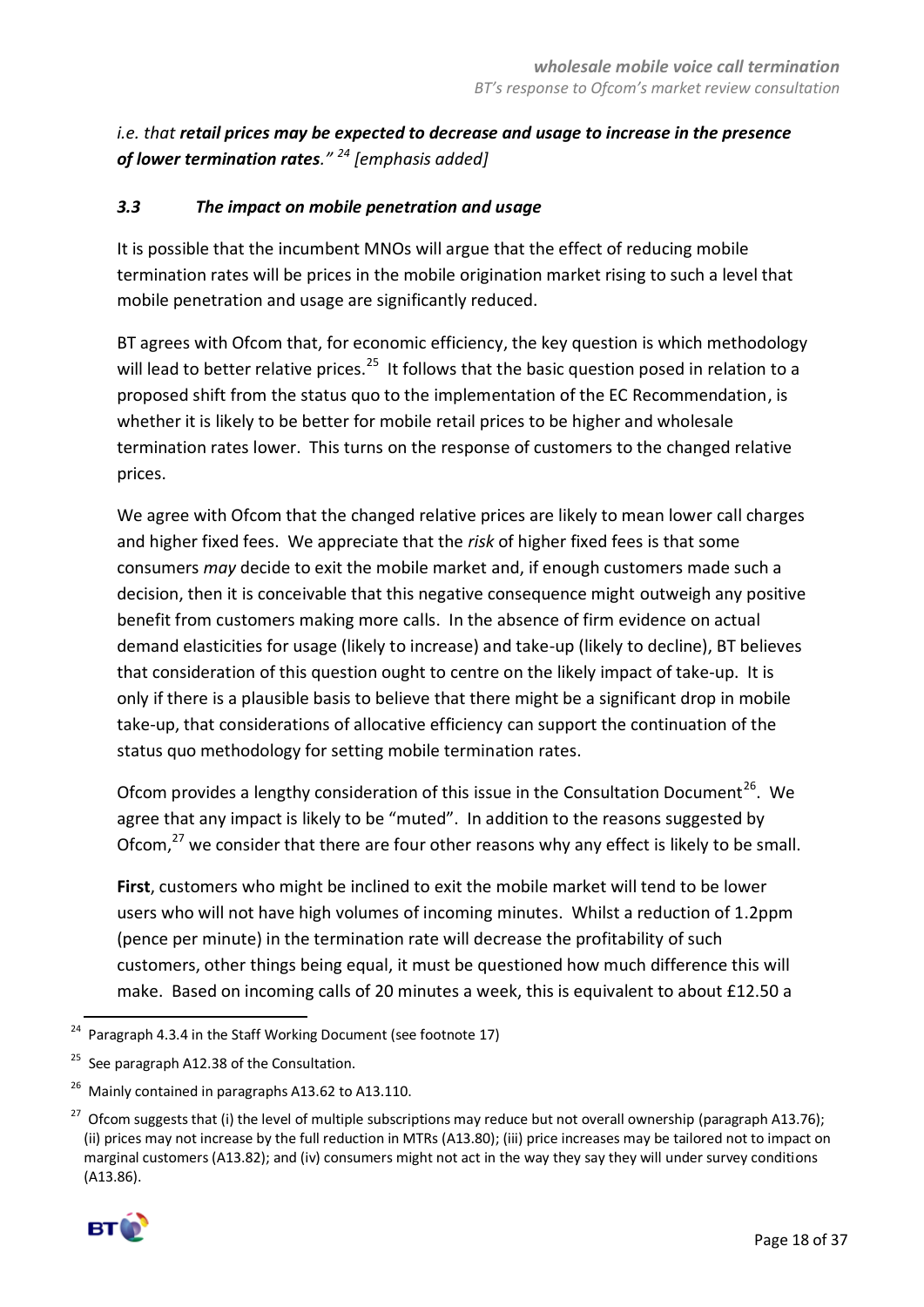year<sup>28</sup> which, even if this revenue reduction is fully recovered through higher retail prices, would not seem likely to result in a mass market exit.<sup>29</sup> To put this in perspective, £12.50 is equivalent to 9% of a standard annual fixed line rental charge. For low users, the amounts involved simply do not suggest price impact ought to be a large factor.

**Secondly**, we note that there does not seem to be evidence that "generous" termination rates are needed to create and maintain high mobile market penetration.

The incumbent mobile operators have in past cited the example of the USA (where the called party pays to receive calls – though in practice these are part of a bundle of calls) as demonstrating that high terminating income is needed to maintain high levels of penetration. This argument was considered by the Commission which had this to say<sup>30</sup>:

*"It is suggested that mobile penetration in Europe might fall closer to US levels if termination rates are regulated on a pure LRIC basis. However, given current levels of market penetration in the EU, incentives to create network effects, and the fact that the regulated termination rates would continue to cover the incremental cost of this service, it is not clear why operators would not be capable of internalising any such access externalities going forward or why mobile penetration levels would fall as a result. … The incentive for operators to create communities of interest suggests mobile network operators would seek to retain their pre-paid customers, even if their termination rates were regulated on a pure LRIC basis. Thus, it may be expected that mobile network operators would seek to retain their pre-paid customers on their networks even if they were no longer subsidised by above-cost termination rates paid by customers of other networks."<sup>31</sup> [emphasis added]*

In fact, the Commission went on to observe that market trends in the US indicated that penetration levels were rising<sup>32</sup> and that some analysts quoted by the Federal Communication Commission had attributed this to the attractiveness of service models such as pre-pay.

The attractiveness of pre-pay in the US market appears to have continued, with the Wall Street Journal able to bear that out in an article on 14 May 2010:

 $32$  At the time of publication of the Recommendation, May 2009.



-

<sup>&</sup>lt;sup>28</sup> 20 minutes times 52 weeks times 1.2ppm = £12.50. Assuming volumes of incoming and outgoing calls are symmetrical, this is equivalent to usage of 40 minutes a week of calling just between fixed and mobile phones which seems unusually high for a customer who does not place a high value on having a mobile phone.

<sup>&</sup>lt;sup>29</sup> To the extent the mobile call termination reduction is passed through as a retail price increase, we also note that for the customer we would expect some of this to be offset by decreases in the number of outgoing calls, making mobile ownership more attractive.

<sup>&</sup>lt;sup>30</sup> These had been cited as a reason for not departing from the status quo methodology for setting mobile termination rates in a paper prepared by Frontier Economics for the incumbent MNOs.

 $31$  Paragraph 4.3.6 (page 39) in the Staff Working Document (see footnote 17).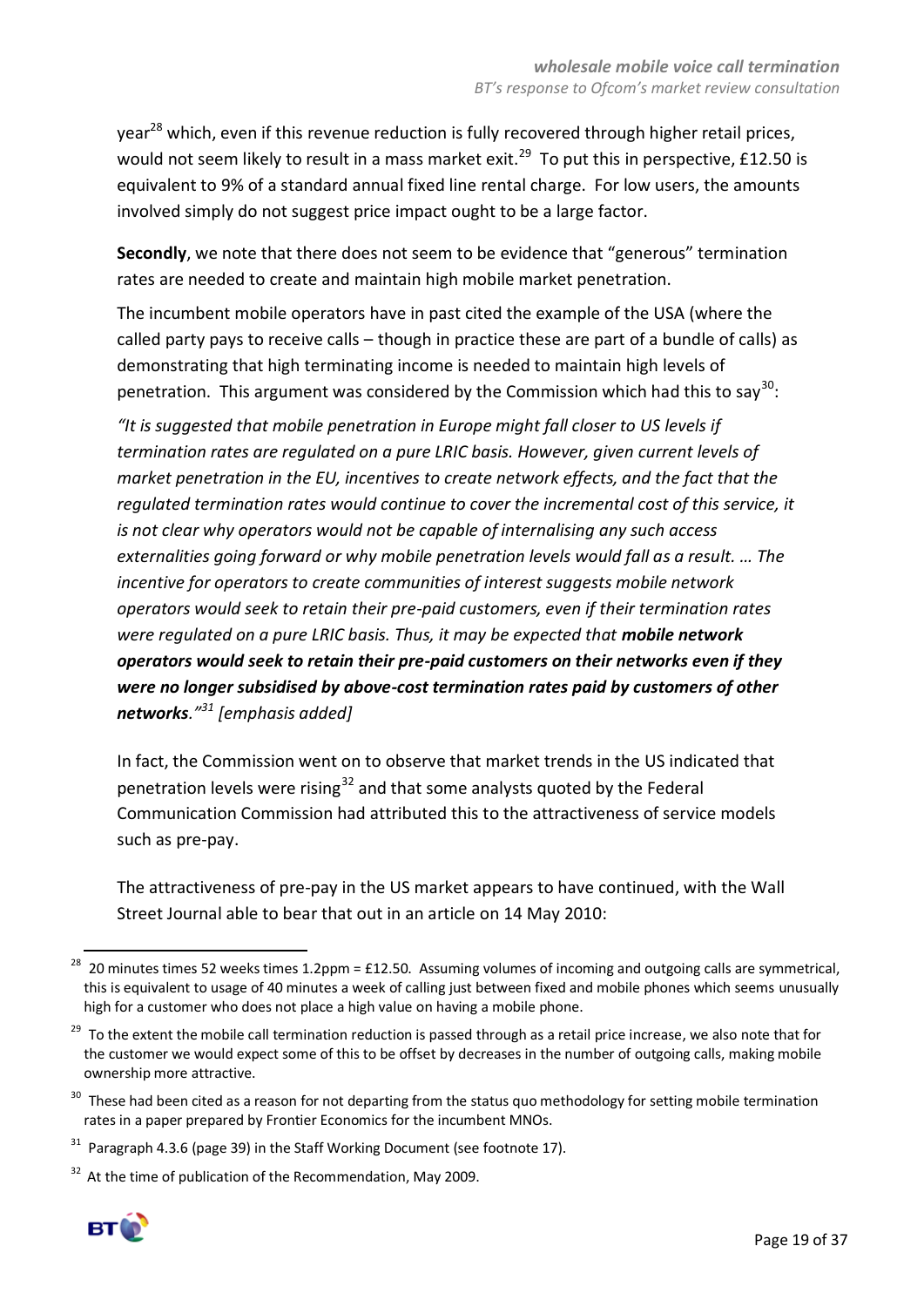"*The big U.S. wireless carriers [are] risking profits for growth [by] moving more aggressively into the low end of the cellphone market, selling services to consumers without requiring them to sign contracts."* It went on to note that *"one out of every five Americans with a cellphone had a prepaid plan at the end of 2009, compared with 15% in 2007 … in some markets, up to 30% of subscribers are on prepaid plans … carriers, while pushing smartphones and data services, also feel pressed to follow users"*.

So it seems clear that it is not only simplistic, but also wrong, to claim that low mobile termination rates will result in damage to the pre-pay sector. The United States, along with India $^{33}$ , provide current examples of where this is plainly not the case.

**Thirdly**, it must also be recognised that *even if* there is a decline in penetration of mobile service, the customers exiting the market will be those who place only a low value of service. They are marginal in the sense of perceiving their private value of mobile service (under current prices) as only being just above the charges levied. The loss of such customers does not therefore have a high cost on the basis of lost allocative efficiency, simply because the customers assumed to be leaving the market do not value the service highly.

**Finally**, we observe that the incumbent MNOs have made similar predictions in the past and the predictions of doom have never been realised. We drew attention to these "cry wolf" claims in our response to Ofcom's Preliminary Consultation last year<sup>34</sup>; for example when the mobile termination control was previously tightened, the MNOs predicted rising subscription, call origination and pre-pay handset prices and falling penetration with 25% of existing customers abandoning their mobile phones; but in the event call volumes continued to rise at the same rate as before the MTR reduction, penetration continued to increase, and the price of a basket of mobile services fell by over 25% between 2002 and 2006; by 2008, half the money spent on telecoms was being spent on mobile services, with penetration levels exceeding 120% and most people were on pre-pay.

The likelihood is that when mobile termination rates are reduced to fair and appropriate levels:

• the mobile network operators will adjust quickly and look to cut other costs (becoming more efficient) before they increase consumer prices;

<sup>&</sup>lt;sup>34</sup> See pages 8-9 in BT's 29 July response to the Preliminary Consultation of 20 May 2009 at [http://www.btplc.com/Thegroup/RegulatoryandPublicaffairs/Consultativeresponses/Ofcom/2009/Wholesalemobilevoi](http://www.btplc.com/Thegroup/RegulatoryandPublicaffairs/Consultativeresponses/Ofcom/2009/Wholesalemobilevoicecalltermination/index.htm) [cecalltermination/index.htm](http://www.btplc.com/Thegroup/RegulatoryandPublicaffairs/Consultativeresponses/Ofcom/2009/Wholesalemobilevoicecalltermination/index.htm)



**<sup>.</sup>** <sup>33</sup> The EC noted in paragraph 4.3.6 of its Staff Working Document (footnote 78 on page 40) that "In 2003, India introduced a CPNP regime but implemented unusually low fixed and mobile termination rates of just 0.0007 USD per minute. The number of subscribers went from some 13 million at the beginning of 2003 to more than 100 million subscribers by the middle of 2006. Furthermore, this dramatic surge was not at the expense of usage which nearly doubled over the same period." (see footnote 17).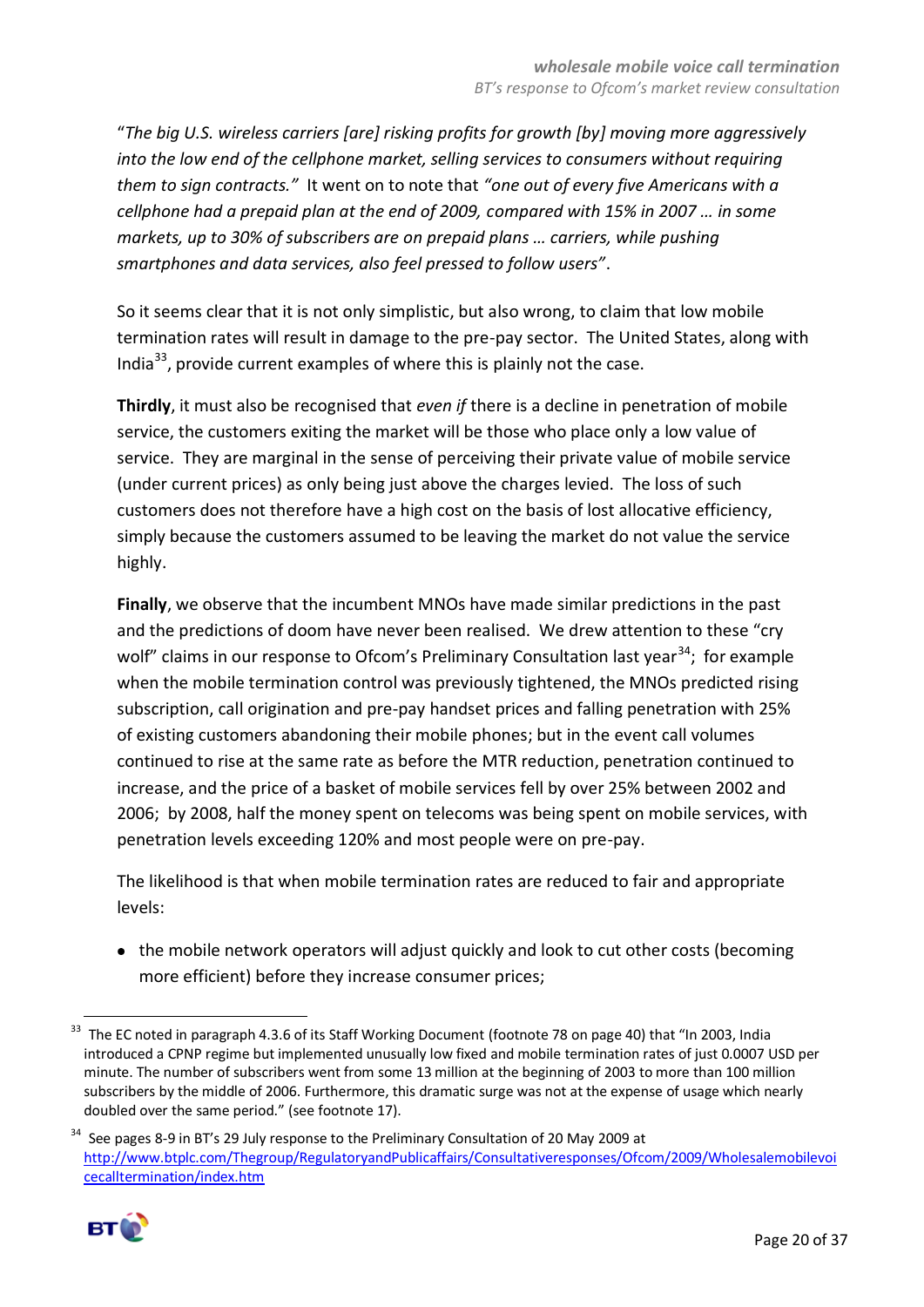even if the mobile network operators decide to reduce their handset subsidies for relatively light users, this need not lead to a fall in penetration as the market for second-hand handsets is already growing quickly and small, attractive handsets with adequate call functionality are now being produced in large volumes at low cost for developing markets (and as the Commission pointed out, most subsidies are given to encourage switching between networks not to encourage the first adoption of mobile phones $^{35}$ ).

The European Commission gave careful consideration to what was likely to happen to the pre-pay sector when mobile termination rates fell as the result of the adoption of its Recommendation. It found that there is no strong negative correlation between the size of the pre-paid segment and ARPU, albeit that it was true that a low-usage customer is more likely to subscribe to a pre-paid than to a post-paid scheme. In commenting on the argument that that termination revenues (above the level of cost) are important because a portion of low-usage pre-paid customers may not be profitable in the absence of high MTRs (and therefore that it may be necessary to cut handset subsidies and/or introduce certain additional requirements), the Commission said:

*"The above line of argument implies that operators whose customer base consists largely of low-usage pre-paid subscribers are subsidised by other networks, including fixed networks, and finally by the subscribers of those networks. Given that this may result in higher prices for certain end-users and raise possible allocative-efficiency concerns, setting MTRs above the level of efficient costs in order to serve very low-usage customers does not seem to be justified due to the various market distortions it is likely to engender."*

The Commission then went on to examine (and reject) the case for a network externality, and to address the argument that low termination rates would result in a portion of marginal or low-spending customers (presumably largely those on pre-pay) leaving the networks. In judging that the risks to consumer welfare were not significant, it concluded that:

*"The recommended approach is consistent with the interests of all European consumer groups, including low-spending or marginal consumers, and will continue to preserve operators' incentives to retain these customers on their networks."<sup>36</sup>*

 $36$  Paragraph 4.3.7 in the Staff Working Document (see footnote 17).



<sup>1</sup> <sup>35</sup> As the Commission noted, "where such subsidies continue to be applied they may increasingly be used to fund switchers from competing mobile networks or to upgrade customers to 3G networks, rather than to attract marginal subscribers as such. … As neither of these activities is directly aimed at retaining marginal subscribers for voice services, this would not appear to provide sufficient justification for recovering these subsidies via the regulated voice call termination charge." – paragraph 4.3.6 in the Staff Working Document (see footnote 17).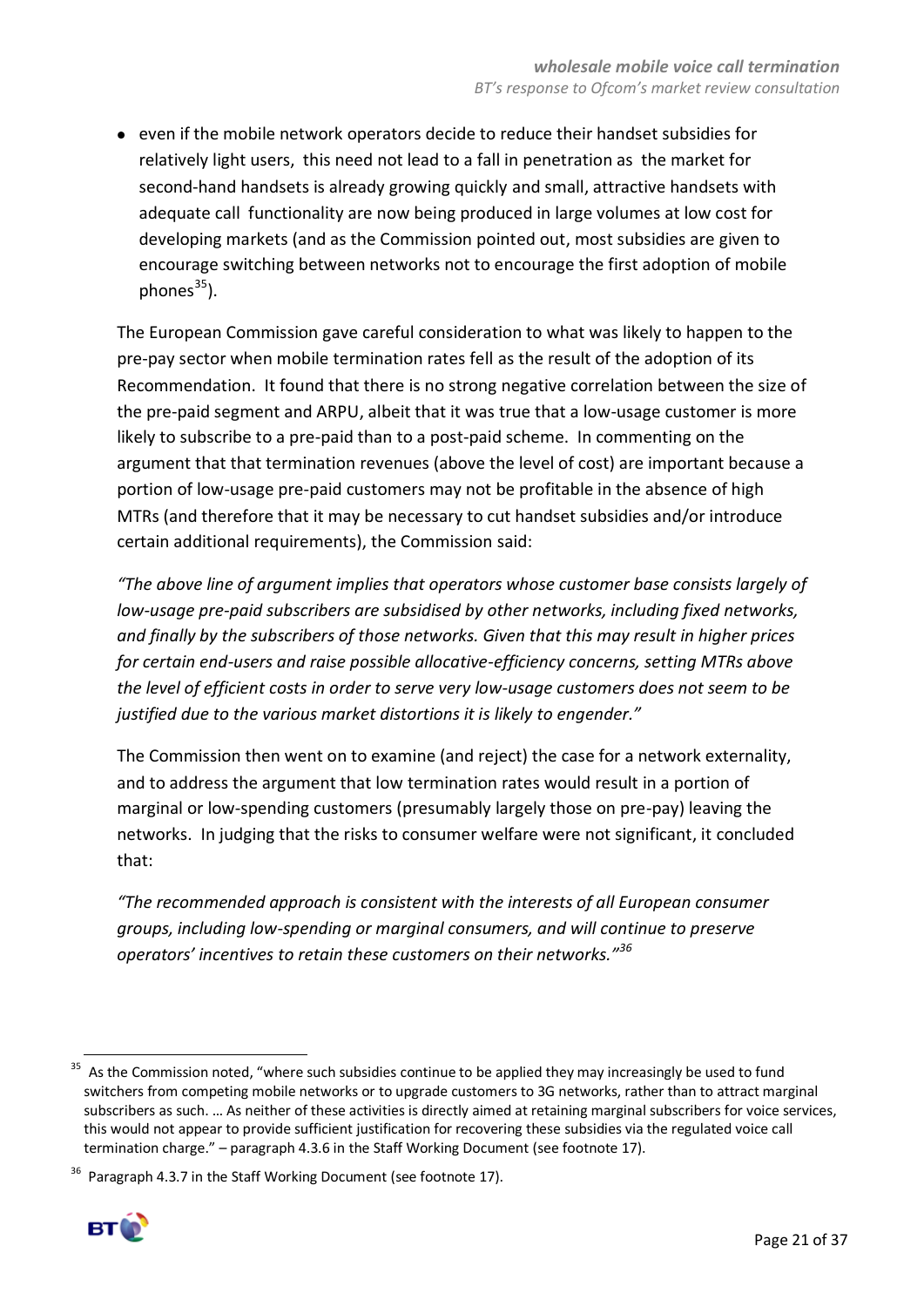Finally we understand that 3 has previously said that it will match the offers currently available in the pre-pay sector even after mobile termination rates have been reduced. 3 would still want pre-pay customers even if the incumbent MNOs did not.

# *3.4 The social impact*

The incumbent MNOs might raise concerns about social inclusion. Here we note that the Competition Commission has already concluded that a Network Externality Surcharge was not a cost-effective means of supporting levels of mobile ownership<sup>37</sup>. It must also follow that generous mobile termination rates would also not be a cost effective means of promoting such an objective.

We also note that there has been no regulatory consultation - let alone decision - to the effect that regulatory intervention in the mobile market is warranted on grounds of furthering inclusion.

Further, to the extent that any such considerations might exist, there is no necessary overlap with regulation of MTRs anyway.<sup>38</sup> BT therefore suggests that Ofcom should divorce these issues (to the extent that they do arise) and consider the need for any social intervention separately from that of regulating MTRs at a cost-based price.

Finally we offer the observation that BT already offers low priced fixed services tailored to the needs of socially disadvantaged customers (with no support from other fixed or mobile operators).

# *3.5 Pass-through*

It is possible that the incumbent MNOs will object that fixed network operators will not pass the benefit of falling mobile termination rates on to their customers. In response we make three comments:

**First**, BT is committed to passing on the benefit of any reduction in mobile termination rates to its customers; in particular we look forward to rates falling quickly to a level where we can offer unlimited calling packages including calls to mobile phones at prices very much lower than those few packages that are so far available in the market.

The only apparent overlap arises from the presumption that the right intervention is to allow high MTRs to encourage penetration but as noted in the text, the effectiveness of such a remedy has already been rejected by the Competition Commission.



**<sup>.</sup>** <sup>37</sup> See Section 4 in the Competition Commission Determination of 16 January 2009: Reference under section 193 of the Communications Act 2003: Hutchison 3G UK Limited v Office of Communications (Case 1083/3/3/07), British Telecommunications plc v Office of Communications (Case 1085/3/3/07) "Mobile phone wholesale voice termination charges" [http://www.competition-](http://www.competition-commission.org.uk/appeals/communications_act/mobile_phones_determination.pdf)

[commission.org.uk/appeals/communications\\_act/mobile\\_phones\\_determination.pdf](http://www.competition-commission.org.uk/appeals/communications_act/mobile_phones_determination.pdf)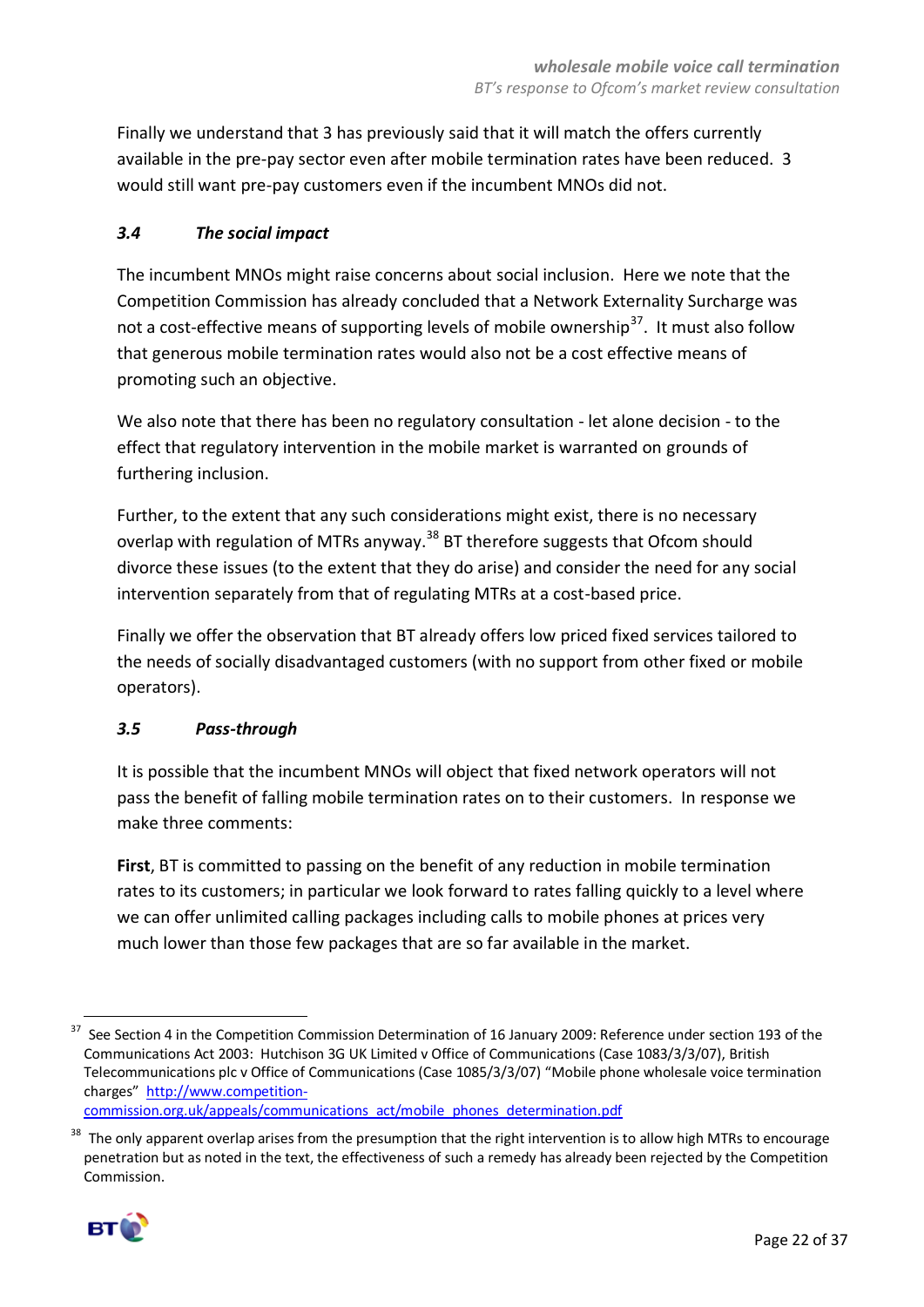**Secondly**, when BT was deemed to have market power in the fixed market (that is, prior to last year's fixed retail narrowband market review), BT was able to demonstrate to Ofcom that it had in fact passed on the benefit of the mobile termination reductions to its customers;

**Finally**, the "waterbed effect" can be expected to be even more powerful in the fixed than in the mobile sector of the market given that there is strong competition, full number portability, all competitors can use the bottleneck parts of BT's network on equivalent terms, and given the absence of barriers to entry and expansion<sup>39</sup>. This is in contrast to the mobile sector where there are significant barriers to entry and expansion and a declining number of competitors. It can therefore be expected that competition will ensure that customers will benefit from reduced termination rates.

# *3.6 The impact on investment*

The incumbent MNOs may well claim that the adoption of Ofcom's proposals would lead to reduced investment in mobile networks.

But clearly any investment that is predicated on charging excessive termination rates is likely to be economically inefficient and any consideration of the impact on investment has to take into account the impact on investment in fixed networks. It is simply not appropriate for MNOs to be incentivised by the continuation of an asymmetrical regime under which charges fall disproportionately on fixed line services.

This was recognised by the European Commission which pointed to the need to take account of dynamic considerations in relation to the impact on investment. It described the current regulatory approach as a risk to efficient investment, and in particular as a barrier to investment in fixed networks, particularly next generation networks.

*"The large gap between fixed and mobile termination rates engenders large transfers from fixed to mobile consumers, rendering fixed-line subscribers the biggest contributors to mobile revenues when phoning mobile numbers. This transfer is said to be contributing to inefficiently low usage of fixed networks in some Member States and could ultimately prove to be a barrier to important innovations and investments in the fixed sector such as fibre* 

<sup>-</sup> $39$  Commenting in paragraph A4.55 on the way MTR reductions find their way into retail offerings, Ofcom acknowledges that "the benefits to consumers arising from a fall in MTRs may flow in the form of reduced charges for other components of the bundle, other than calls to mobiles." Drawing on its 2009 market review of the fixed narrowband retail markets, Ofcom disagrees with those who claim that MTR reductions have not been passed through and states that, "rather than observing that fixed operators have absorbed MTR reductions in the form of higher revenue and profit, the evidence suggests that overall retail prices for fixed services have fallen, even if retail prices for fixed to mobile calls have decreased proportionally less".

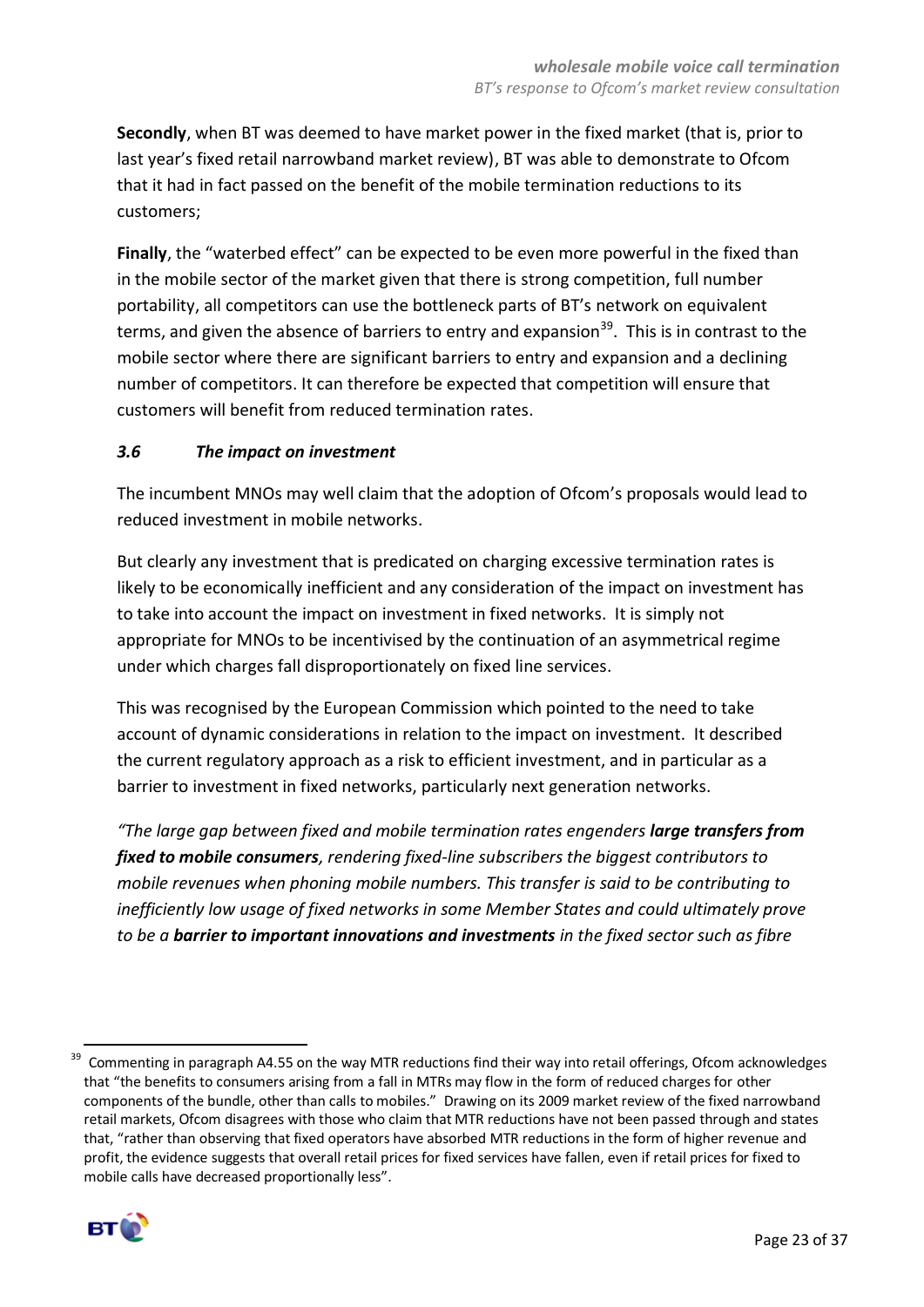*roll-out and the delivery of Next Generation Networks (NGNs) which will allow higher bandwidths and more efficient provision of multiple services".<sup>40</sup> [emphases added]*

The Commission went on to say in paragraph 4.2.1 of its Staff Working Document:

*"Enhanced competition resulting from the elimination of the competitive distortions associated with above-cost termination rates should provide investment and competitive opportunities for a range of different operators in the mobile sector. This should serve to constrain the costs of mobile phone ownership and usage for all end-users … Furthermore, increased competition should in turn encourage operators to offer innovative bundled and/or convergent services, providing additional revenue sources and opportunities and thereby reinforcing the financial stability of the sector as a whole." \*emphases added]*

The last time Ofcom reviewed the control of mobile termination rates it was suggested that tight controls in the UK would create disincentives to invest in the mobile sector in the UK relative to other countries. Any such argument ignores the fact that the new rules are to be rolled out across the whole of the European Union.

Nor is it right to ignore the fixed sector. If the Recommendation is implemented elsewhere in the European Union but not in the UK then by the same logic not implementing the Recommendation would make the UK a less attractive market for fixed network investment than other countries.

Finally, it is worth bearing in mind that bald predictions of revenue and/or profit losses need to be tempered with the lower out-payments that mobile operators will have to make as a result of Ofcom's proposals. As the European Commission's model revealed in relation to the assumptions it had made:

*"…the mobile industry as a whole will not suffer significantly from the more comprehensive and harmonised approach recommended by the Commission. Although mobile termination revenues would decrease more significantly under the recommended approach than under the baseline scenario and there would also be less voice revenues generated during the period considered (i.e. between 2007 and 2012), it is also noted that mobile operators' termination expenses would be considerably lower under the recommended approach. This implies that the overall impact on industry cash flow (and thus on profits, other things being equal) would be much lower than its effect on pure revenue indicators." <sup>41</sup>[emphasis added]* 

BT does not consider that a reduction of 1.2ppm (the difference between continuing with the status quo and implementing the EC's Recommendation) in the termination rate will

 $41$  Paragraph 4.2.1 (pages 20-21) of the Staff Working Document (see footnote 17).



<sup>1</sup> Paragraph 3.2 (page 12) in the Staff Working Document (see footnote 17).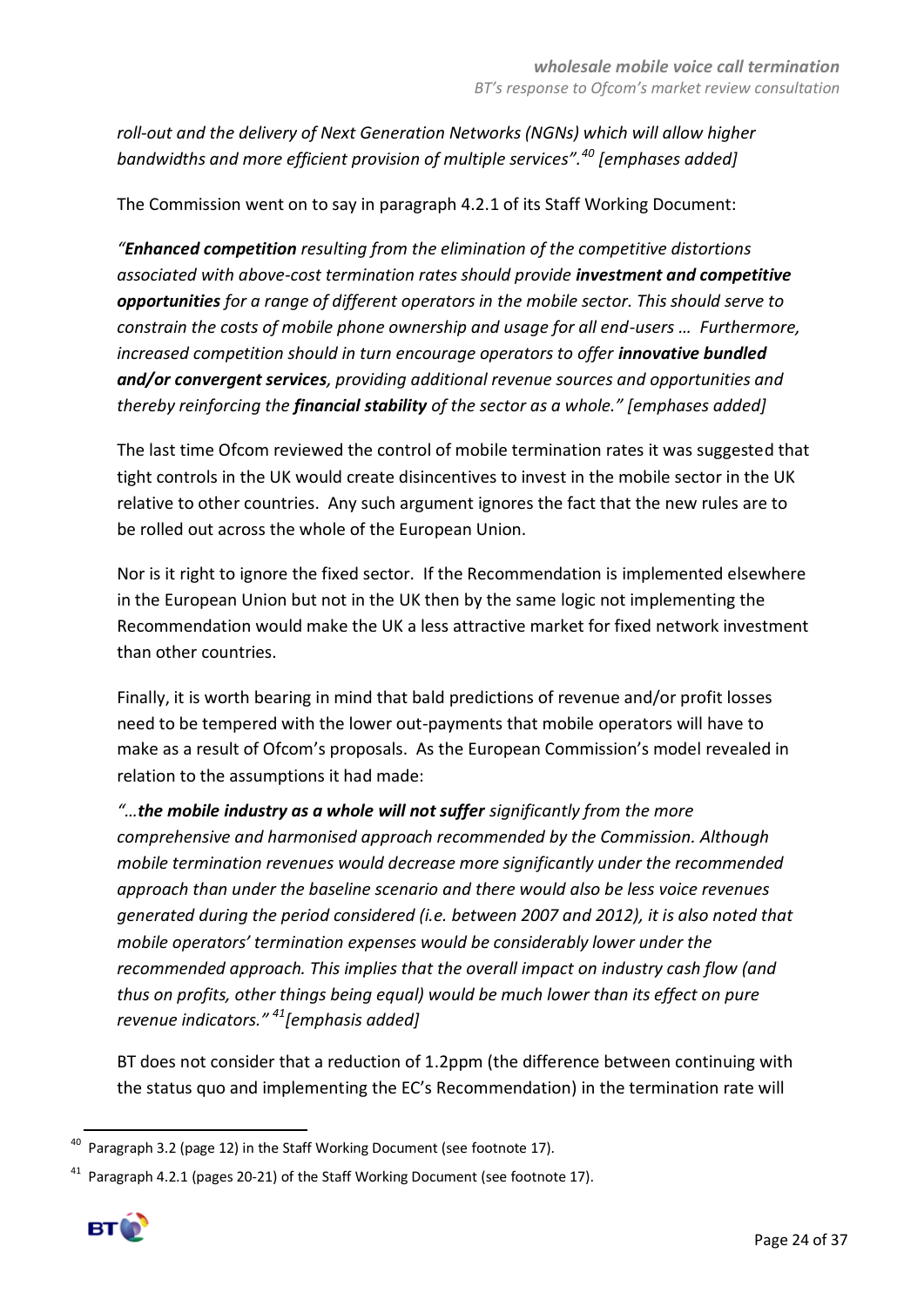undermine competition in the mobile market over the longer term. The amounts involved need to be viewed in perspective. Reductions in mobile call termination payments between MNOs will net out and therefore should not have any impact on the overall profitability of the industry. The reductions in mobile call termination rates paid for by fixed customers can be valued at about £150m each year. This is just **1% of MNOs' annual UK revenues**<sup>42</sup> and the MNOs would themselves say that much of this can be expected to be recouped through the "waterbed effect".

 $42$  Based on mobile retail revenues of £15.4bn in 2008, according to Figure 4.1 in Ofcom's "The Communications Market 2008" [\(http://www.ofcom.org.uk/research/cm/cmr09/\)](http://www.ofcom.org.uk/research/cm/cmr09/).



1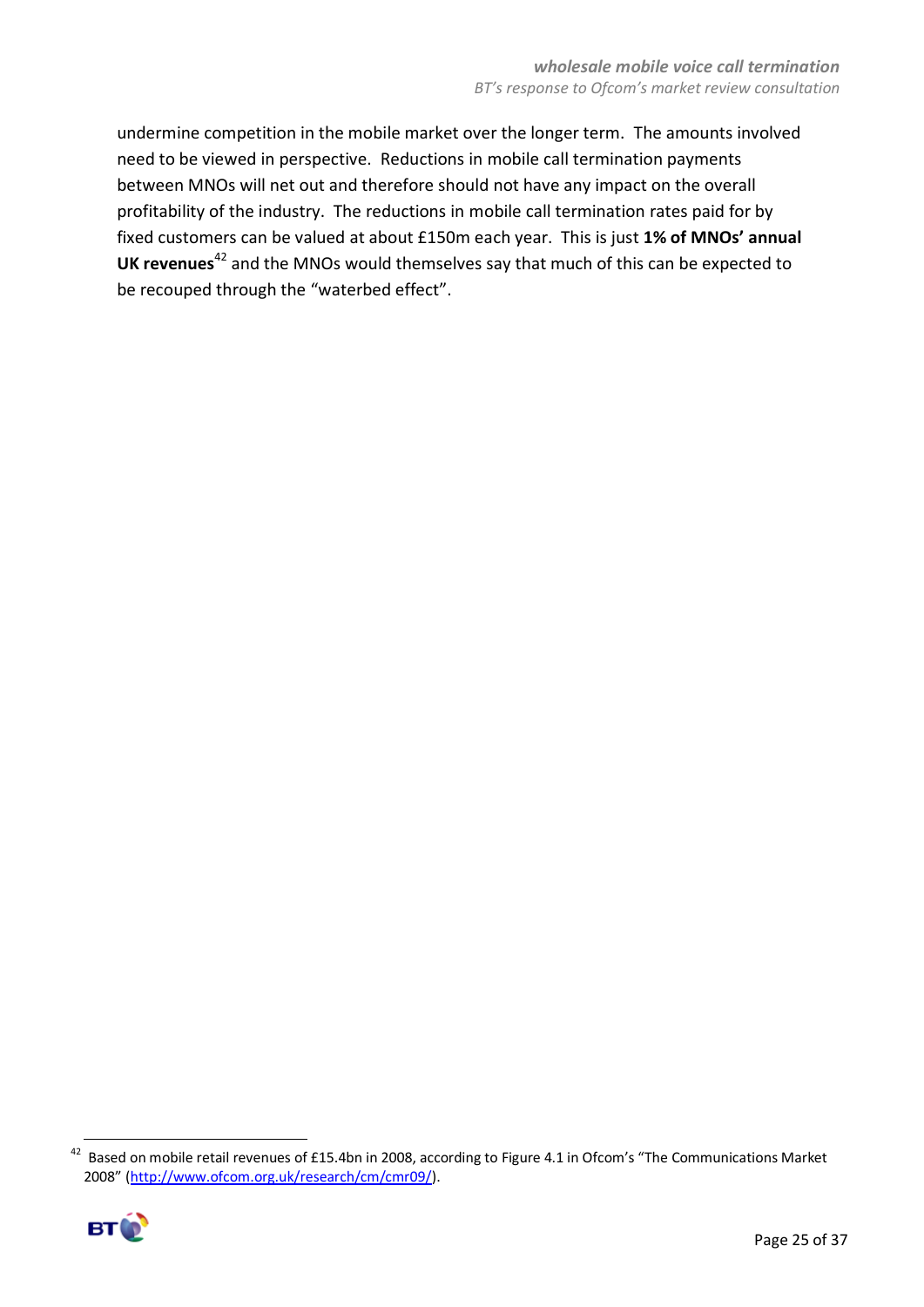# **4: Design of the Price Control**

#### *4.1 Control period*

BT usually agrees that a four-year control is likely to be appropriate as this balances the incentive properties with price controls and the need for stability to be set against erroneous assumptions and mistakes in forecasting efficiency and volume growth.

However, the special circumstances now surrounding the next mobile call termination control suggests that a shorter control is appropriate. In this case, we suggest a three-year control, so that it lasts until 2013/14. There are **five** principal reasons for this:

**First**, it would mean that the UK will have implemented the European Commission's Recommendation by April 2013, which is much closer to the EC's target deadline. As Ofcom recognises in paragraph 9.18, Ofcom's current proposals for a four-year control will cause the UK to fail to meet the Commission's requirement for termination rates to be set on the basis of the recommended approach by the end of 2012. Recital 21 of the Recommendation says:

*"A period of transition until 31 December 2012 should be considered long enough to allow NRAs to put the cost model in place and for operators to adapt their business plans accordingly while, on the other hand, recognising the pressing need to ensure that consumers derive maximum benefits in terms of efficient cost-based termination rates."*

**Secondly**, it would recognise that the price control as proposed by Ofcom does not regulate mobile termination on the basis of the Commission's Recommendation when viewed over the four-year period of the proposed control as a whole. That is, even if the 2012 deadline is disregarded, a four-year control as proposed fails to satisfy the principle of the Recommendation. This is easily seen in Figure 17 on page 150 of the Consultation, (reproduced below) which shows that, over the four years, the average MTR is approximately equal to what Ofcom describes as "LRIC plus" – the very standard the Recommendation states should no longer be used $43$ . It is not until April 2013 that rates are below those which would have been set using the status quo methodology.

Under a three-year control with a constant annual reduction, prices would be approximately 2.15ppm in 2011/12 and then 1ppm in 2012/13 and a charge of about 1ppm is needed in order to see the introduction of genuinely converged fixed and mobile services and tariff packages which can include generous (or even unlimited) "mobile minutes". Thus a three-year control would mean that the new approach would have a bigger impact sooner.

<sup>43</sup> We appreciate that Ofcom's correction to its cost model may entail some marginal changes to the figures, but our general point holds that MTRs will be covering the incremental costs of completing calls and making a substantial contribution to mobile access costs over the period.



**.**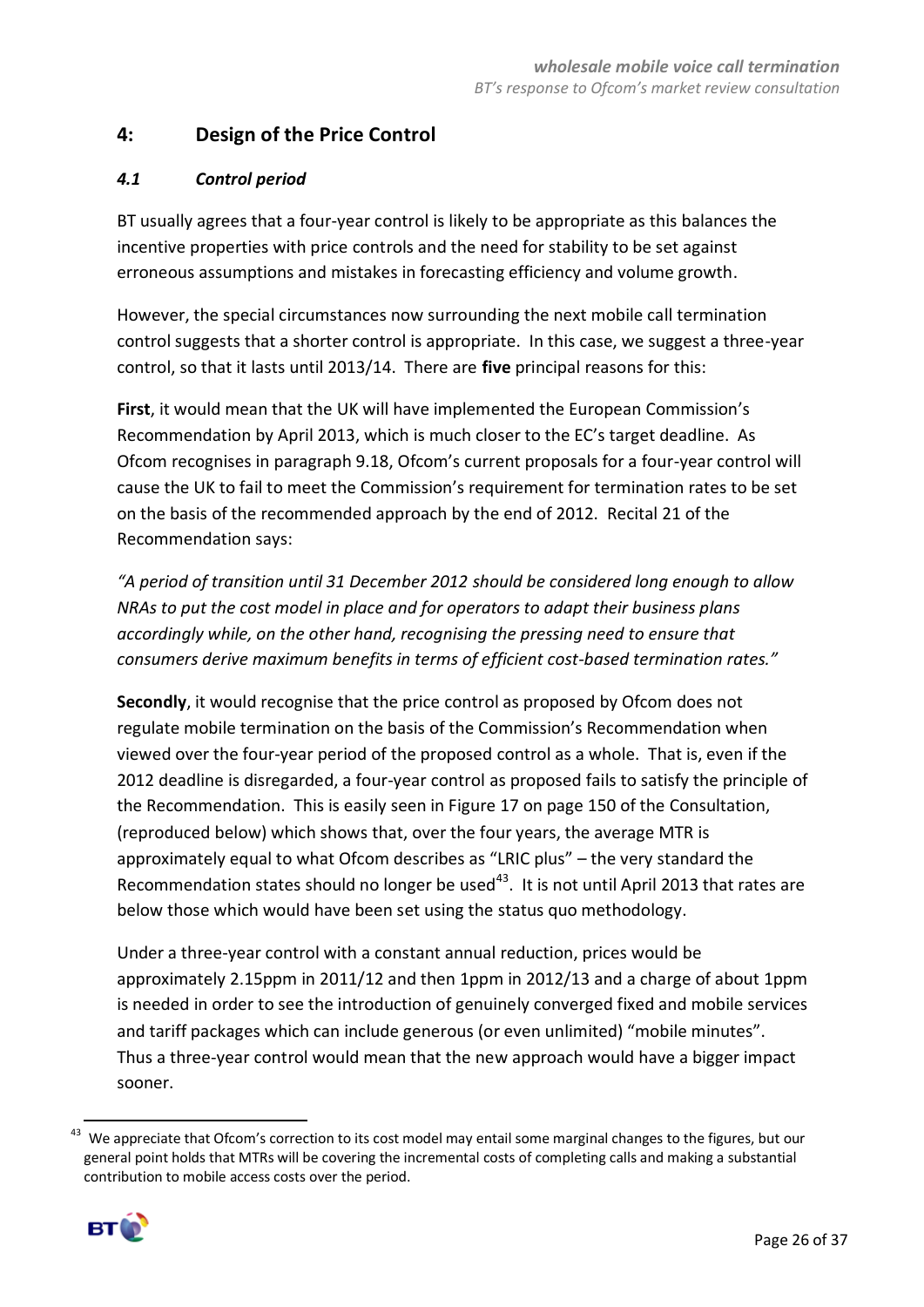*BT's response to Ofcom's market review consultation*



#### Figure 17 - Impact of declining MTRs

Taking the above two points together, a three-year control means that the UK can be much more confident that it has taken "utmost account" of the Recommendation.

**Thirdly**, a three year control would mean that the timing of regulation of fixed and mobile termination rates would be better aligned as both would end in 2013/14, albeit the fixed price control in September 2013 and the mobile control six months later in March 2014. The closer proximity of the two controls would make it easier for Ofcom to take an explicitly consistent and symmetrical approach to regulation in both sectors<sup>44</sup>.

**Fourthly**, we do not believe Ofcom's concern (expressed in paragraph 9.20), over the possible problems engendered by 18 month or two-year contracts, is legitimate. The fact is that the fundamentals of the European Commission's Recommendation will have been known for at least two years by the time the new control is implemented $45$ . It is surely for the operators to have taken note of the Recommendation and not have committed themselves to pricing plans which (Ofcom suggests) might be inappropriate under a new regime. This is particularly the case when the Commission has set out a timetable for the introduction of the new cost methodology.

Even under a three-year control, average termination charges would be over 1.5ppm for the first two years, which is three times what Ofcom estimates to be the "pure" incremental cost of termination. We would also point out that two years from the date of publication of the Ofcom Consultation is April 2012, and therefore only a maximum one year of the new price control will be left on a two year contract agreed on or before publication of the Consultation.

<sup>&</sup>lt;sup>45</sup> The Commission's final Recommendation, together with its Explanatory Note and Staff Working Document, were published on 7 May 2009, following a draft for consultation in June 2008.



-

<sup>&</sup>lt;sup>44</sup> And as Ofcom itself recognises (in paragraph 9. 16), a three-year control is more likely to align with the requirements of Article 16 of the Framework Directive once this is transposed into UK law by next year.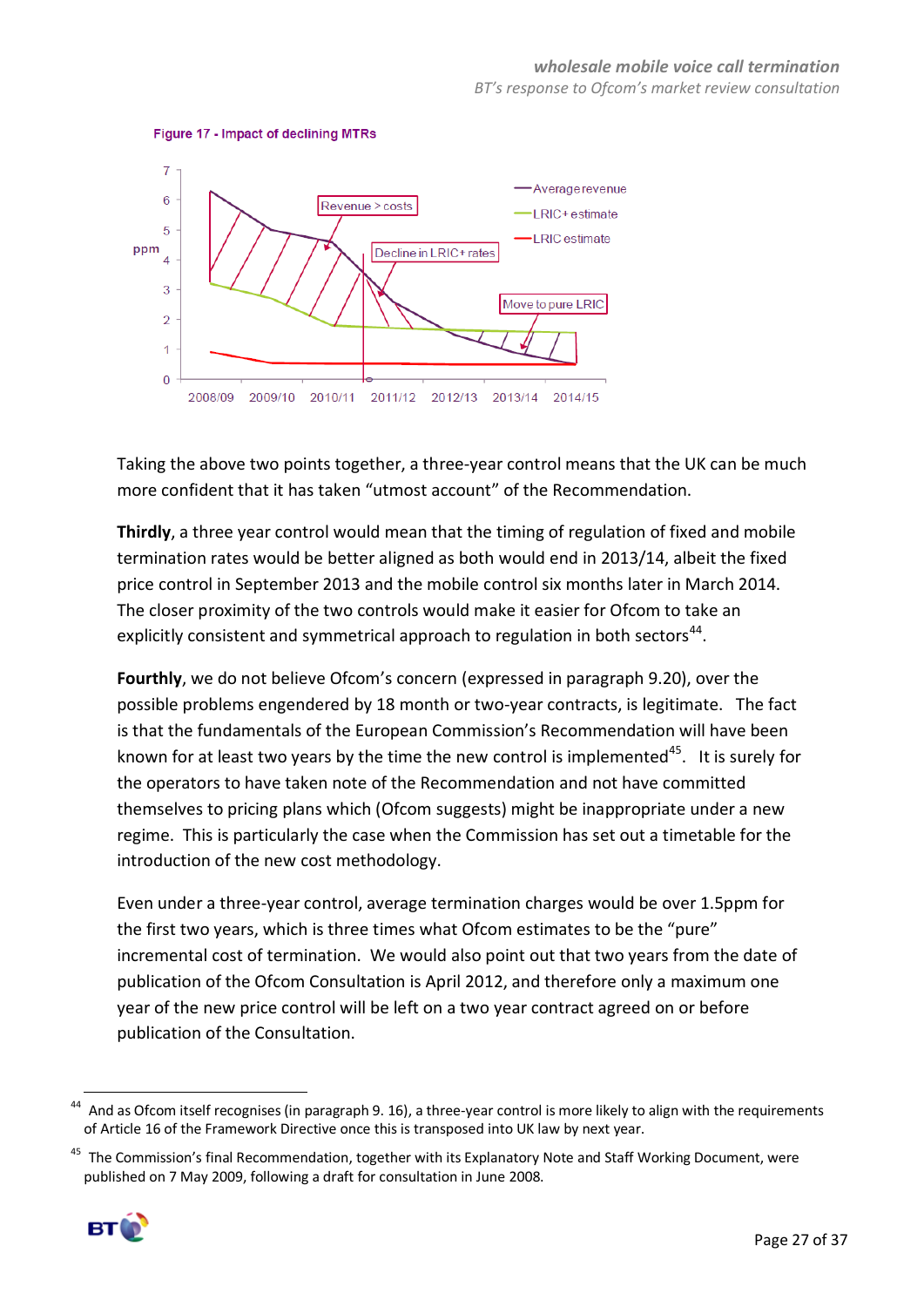Nor do we agree that the need for upfront capital investment justifies dragging out implementation of the Recommendation. The fact is that the current regime is distortionary and postponing remedial action is likely to be more detrimental on purchasers of call termination than any of the disadvantages that a quicker implementation may impose on the mobile operators.

**Finally**, such is the disparity under the current regime that even under a three year control the mobile operators will still be net beneficiaries over the period. This is because, in terms of contribution to common costs, fixed customers would be paying about 1.65ppm in 2011/12 and 0.5ppm in 2012/13. This contribution would be worth roughly £270m to the MNOs.<sup>46</sup> Assuming mobile-to-fixed minutes are equal to fixed-to-mobile minutes, the total cost of fixed termination would be around  $E75m.<sup>47</sup>$ 

In other words, the contribution to the common costs made by fixed customers to the MNOs would exceed the total costs for termination paid by the MNOs to fixed operators by nearly four times. In terms of contribution to indirect costs, therefore, the price controls would still significantly favour the MNOs. (The extent of this advantage would be even higher under a four-year control.)

# *4.2 Time-of-day flexibility – limitations on 'flip-flopping'*

The practice of flip-flopping is a cynical (and, it seems, successful) attempt by most of the mobile network operators to extract additional unearned revenue from all operators and their customers who terminate calls on their networks. The exploitation of this loophole not only causes millions of pounds a year to be unjustifiably transferred from the fixed sector to the mobile sector, there is also a potential for flip-flopping to have unknown detrimental effects on individual consumers, certainly where originating operators reflect the wholesale charges in their retail prices. We have summarised our experience and the financial cost to us from flipflopping in the confidential paragraph below, and we trust Ofcom will conclude it must indeed be stopped.

 $\chi$ 

 $\times$ 

 $47$  12.5 billion minutes times 2 [years] times 0.3ppm = £75m.



1

<sup>46</sup> Based on annual minutes of 12.5 billion and LRIC of 0.5ppm.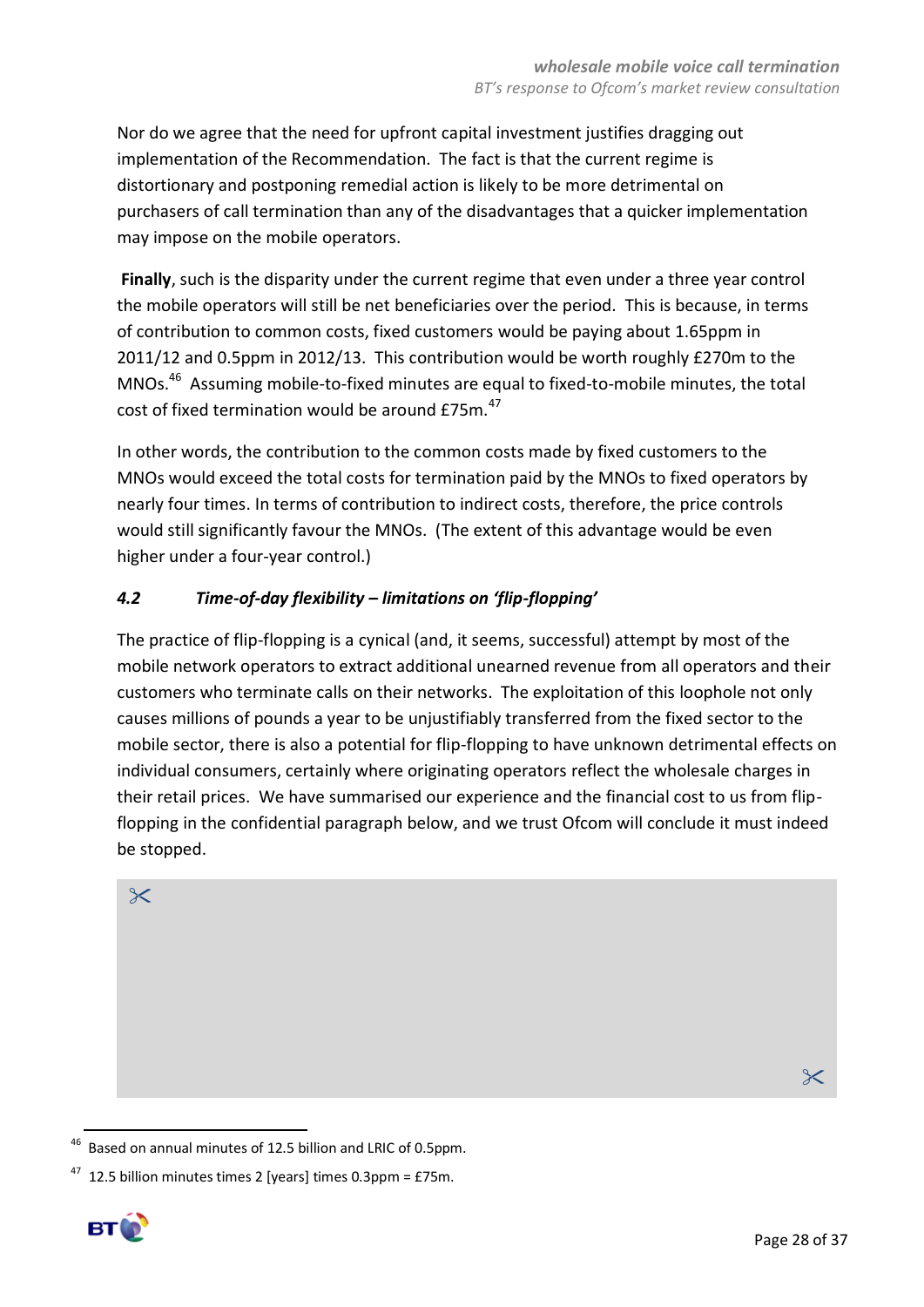We are disappointed that Ofcom has decided that, in the interests of regulatory certainty it will not revise the current control, despite the current control being clearly defective in its present form. However, we are encouraged that limitations are to be put in place to prevent the same exploitation happening again (at least to the same degree) under the new control.

Ofcom describes a need to balance two demands: on the one hand, there is clearly a need to prevent MCPs making frequent and significant changes to their rates to take advantage of the basis of the compliance calculation<sup>48</sup> and thereby earn unintended revenue over and above the regulated cap. On the other, there is a need to allow network operators the ability to use wholesale rates to encourage efficient network use. While these might seem to be conflicting demands, they are in fact closely linked. As Ofcom points out in paragraph 9.125, the second objective cannot logically be achieved unless there is relative stability in wholesale prices to enable retailers, and in turn consumers, to change, respectively, their prices and calling patterns.

As there seem only to be these two objectives at play, one way to help address both of them would be to extend the notice period for wholesale price changes from the proposed 28 days to 90 days. This would provide retail-level purchasers of mobile call termination a much better opportunity to change their price structure to support the wholesale-level objective on network usage. Given that a 90-day notification period already operates in the fixed sector, this would also have the additional benefit of bringing the two sectors into line – see also paragraph 5.3 below.

While not a complete solution in itself, the 90-day requirement would help alleviate some of the possible drawbacks with Ofcom's other options, which we describe below. Our concern is that the greater the latitude given to the mobile network operators, the greater the potential jeopardy to compelling retail price packages – one of the main benefits of low MTRs.

**Option 1** (the status quo) is clearly not a valid option – a price control should not be implemented in the sure knowledge that it is capable of being abused.

**Option 2** (rate-change restrictions) has merit in limiting flip-flopping and a 20% restriction would appear to be reasonable. However, this does not appear to prevent a large quarteron-quarter change once a year, and, given that there is no restriction on decreasing rates, MCPs could set very high rates at the start of the year and then reduce them dramatically at some point later in the year.

**Option 3** (constant time-of-day ratio) imposes a constraint on time-of-day changes, but does not restrict the size of the change quarter-on-quarter, nor does it require the ratio to align with standard industry practice of decreasing through day, evening and weekend.

<sup>&</sup>lt;sup>48</sup> This is based on the prior year's achievement and seems to be an arrangement neither Ofcom nor the mobile network operators wish to see disturbed.



1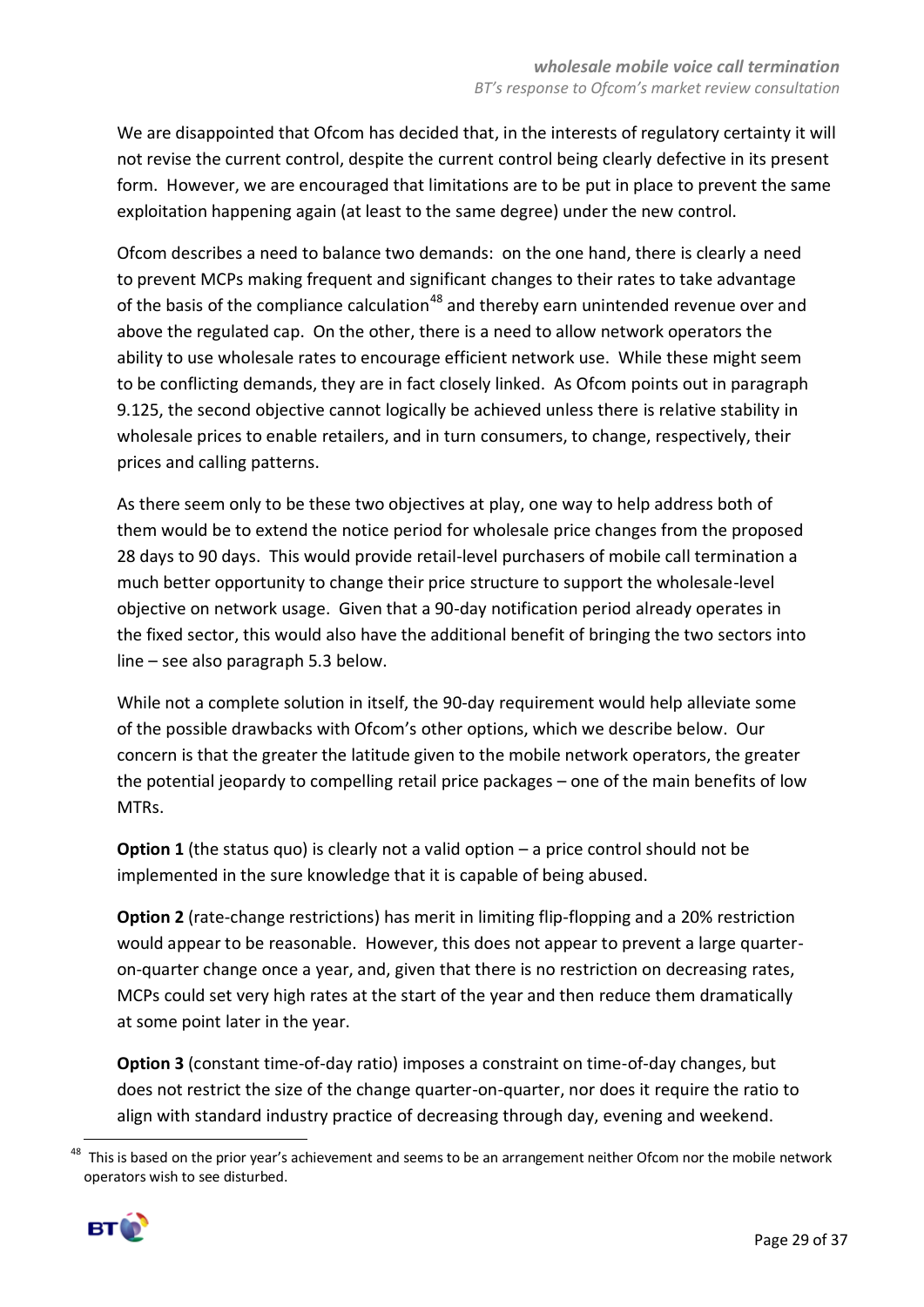Again, this would mean there could be large discrepancies quarter-on-quarter in the actual value of each time-of-day price.

**Option 4** (flat rate) does not appear to satisfy the operators' need to use termination rates to influence network usage in the interests of efficiency.

This is a complex and esoteric area and, given that neither Ofcom nor many in the industry seem to have realised the existence of the flip-flopping loophole, we are concerned that there may be further opportunities to game any revised system. This would be less of a concern were mobile termination rates already around the 0.5ppm level, but under Ofcom's current proposals, there may yet remain significant incentives to exploit any fresh loophole. Perhaps Ofcom might convene a short industry workshop over the summer to help reach a consensus. Or it might simply ask for an undertaking from the main MCPs not to seek to earn more than the Target Average Charge.

# *4.3 Ofcom's cost model*

We have no comments to offer on Ofcom's modelling at this stage. We are grateful that Ofcom notified stakeholders of a "minor formulaic error" that would result in the Target Average Charge under the previous methodology increasing by 0.2 pence per minute. However, given that Ofcom does not propose to adopt this approach to the calculation of costs, we have simply noted this as a point of reference.

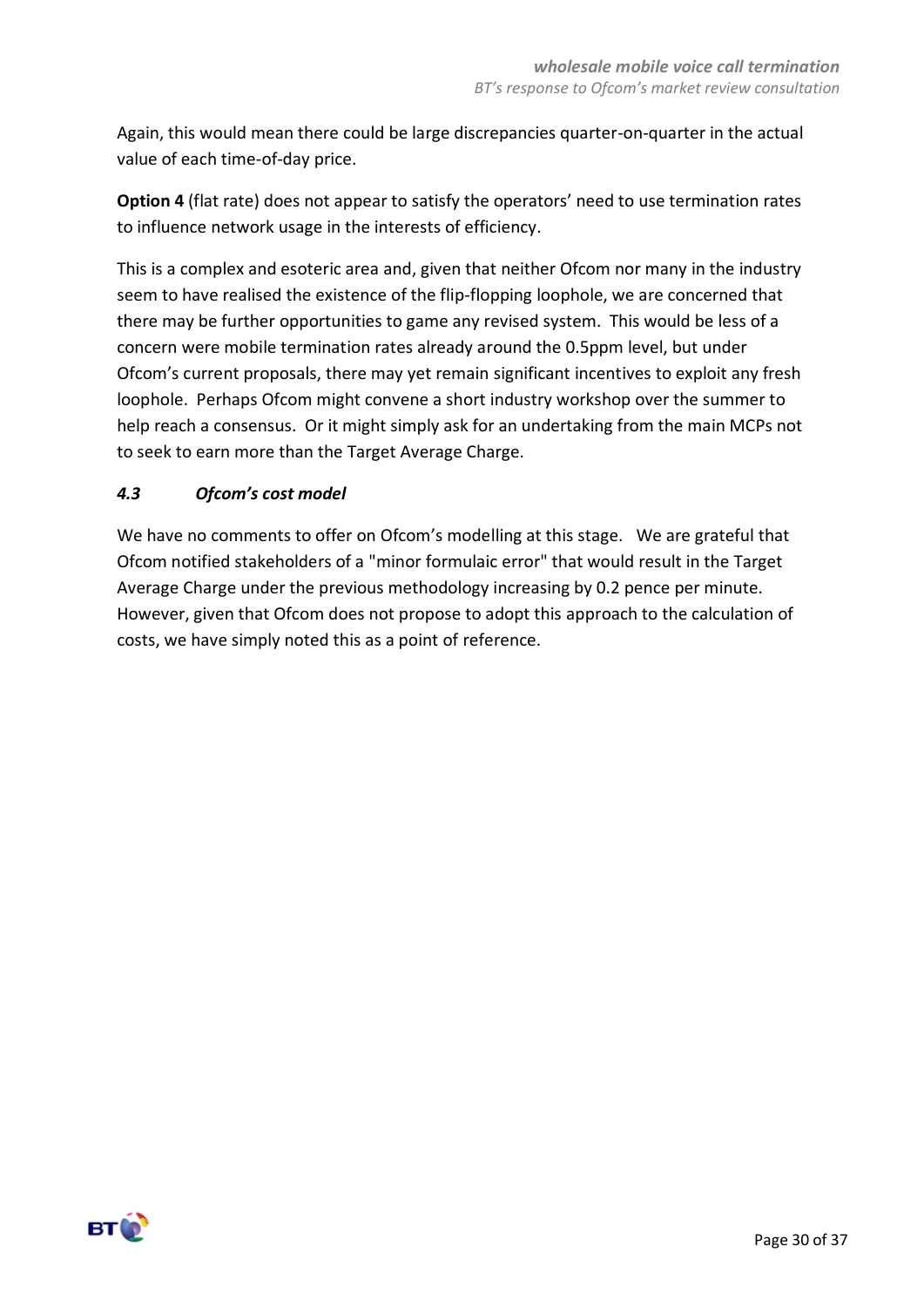# **5: The other SMP Conditions**

#### *5.1 Requirement to provide network access on reasonable request (SMP Condition M1)*

The requirement for those non-network providers which set termination rates to provide network access on "fair and reasonable" terms (Condition M1) is a minimum and appropriate constraint to impose and should be maintained in conjunction with the publication requirement – see 5.3 below. We are pleased to note that Ofcom has provided clear guidance on what it would consider to be "fair and reasonable" in the event of a dispute and we welcome the certainty that this provides. Symmetry in termination rates has been a feature of fixed sector interconnection for many years.

#### *5.2 Requirement not to unduly discriminate (SMP Condition M2)*

There is no doubt that mobile network operators have a monopoly position in the voice call termination market and there is a significant risk that they could use their size to hamper the development of competition by imposing both price and non-price conditions on other providers. It is therefore entirely appropriate to continue to impose a requirement not to unduly discriminate on the established network MCPs.

While we understand that Ofcom would not wish regulation to stand in the way of an industry move to a different charging arrangement that would benefit consumers, it would be in Ofcom's power to judge whether any discrimination under a new arrangement was undue or not. That is, this condition need not prevent such moves. In any case, such a change seems unlikely given the history of this market and the proposed level of termination rates.

We believe this control remains a valid remedy in respect of the main operators. For the other, much smaller MCPs, we agree that it would be proportionate for Ofcom to rely on *ex post* powers.

#### *5.3 Requirement to publish charges (SMP Condition M4)*

Price transparency is an established method of constraining market power and the publication requirement (Condition M4) is a proportionate mechanism to achieve this. Transparency in mobile call termination charges is absolutely key. As Ofcom acknowledges, there is no material disadvantage for the MCP in having to publish prices, yet there is potential for anti-competitive effects if interconnecting operators are not required to publish prices (the 'blended rates' episode in 2006, which led to the Mobile Call Termination Rate Disputes<sup>49</sup>, being one example of the problems that can arise). Publication also enables originating operators to act on the consumer's behalf in

**<sup>.</sup>** <sup>49</sup> See http://www.ofcom.org.uk/bulletins/comp\_bull\_index/comp\_bull\_ccases/closed\_all/cw\_942/

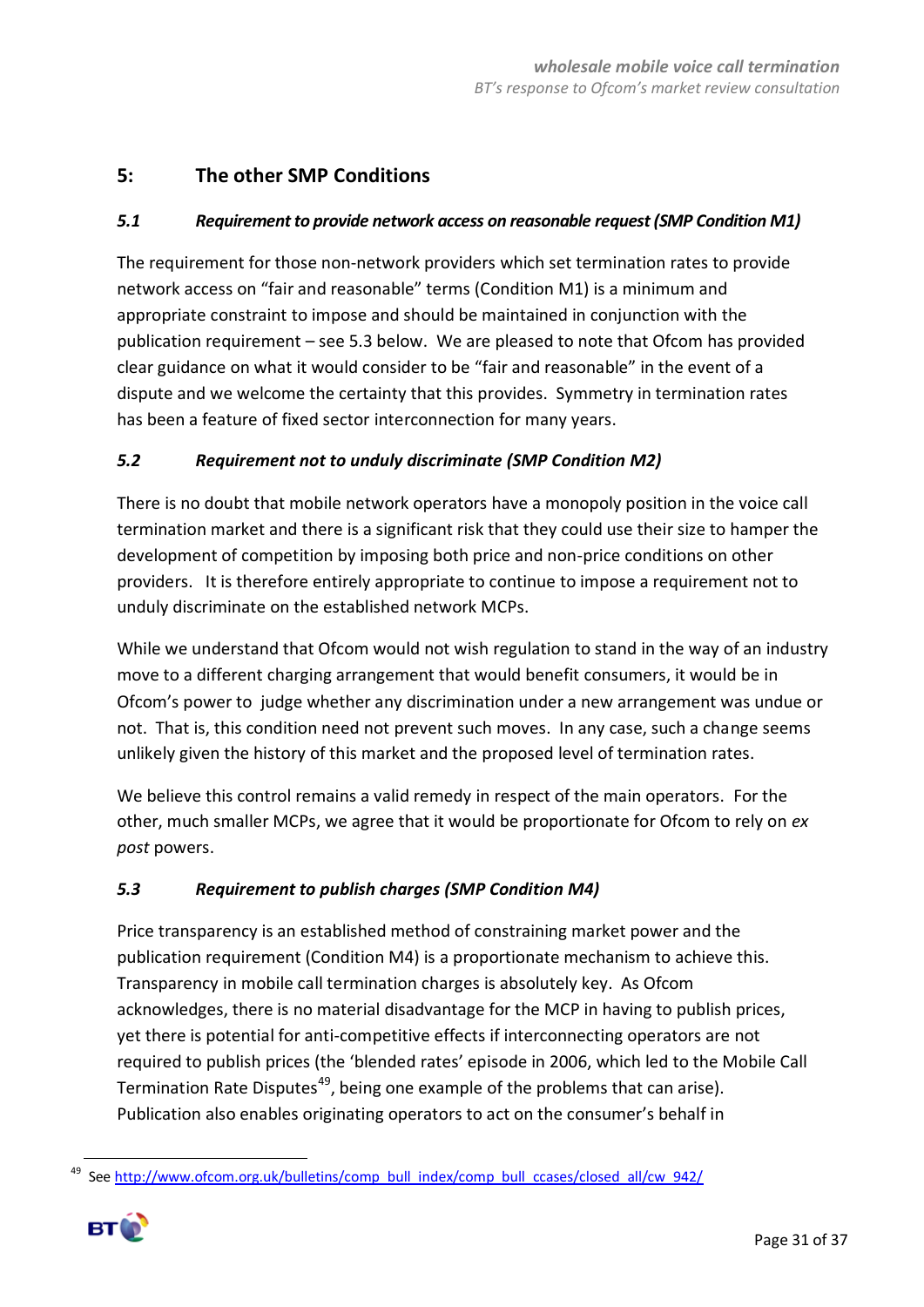challenging any disreputable pricing practices (such as flip-flopping) before they take effect, giving the terminating operator an opportunity to reconsider.

However, we note that Ofcom has applied a different notice period in respect of mobile rates from that which was applied in analogous fixed markets last year.

Ofcom's proposals for MCPs to be required to publish their termination rates are set out in paragraphs 7.62-7.68 of the Consultation. These are justified principally on the grounds of transparency and the monitoring of compliance with charge controls and (later in the section) with the no undue discrimination obligation.

Ofcom also proposes that such publication should be subject to 28 days' prior notice, although there is no discussion as to why this particular timescale is considered appropriate.

This seems to be at odds with the approach taken by Ofcom in the conclusion of the Wholesale Narrowband Market Review (WNMR) in September 2009. In that Statement Ofcom rejected BT's view that: (a) 28 days was a sufficient notice period for price changes to its own regulated services; and (b) this would bring fixed call origination and termination into line with mobile termination as regards notification periods, there being no obvious difference in principle. Ofcom's justification for imposing a 90-day advanced publication requirement on BT's fixedline services was mainly based on the arguments of other Communications Providers that they needed to:

*"…consider and implement a price change once notified by BT. Not only do CPs need to consider the impact of any changes, they may also need to go through their own internal governance processes if they are changing retail prices. They would also need to update billing systems, reproduce marketing material and notify existing customers. The feedback indicated this was unlikely to be possible within a 28 day period and would place them at a disadvantage, be it either to implement price reductions and therefore compete for customers or reflect price increases and therefore recover the costs of an increased wholesale input charge."<sup>50</sup>*

We do not understand how this argument is any different when applied to mobile call termination. When a mobile operator notifies its intention to change its termination rate, BT and other originators have to go through all of the things detailed above. So if 28 days is considered to be long enough for this to happen when mobile rates change, then it must surely be sufficient for changes to any other wholesale input charges such as fixed call origination and termination.

And, given that they are generally higher than their fixed equivalents, changes to mobile termination rates could represent a greater material impact on other CPs and their associated

<sup>50</sup> Paragraph 11.97 in "Review of the fixed narrowband services wholesale markets: statement on the markets, market power determinations and remedies including further consultation" 15 September 2009 [http://www.ofcom.org.uk/consult/condocs/wnmr\\_statement\\_consultation/main.pdf](http://www.ofcom.org.uk/consult/condocs/wnmr_statement_consultation/main.pdf)



**.**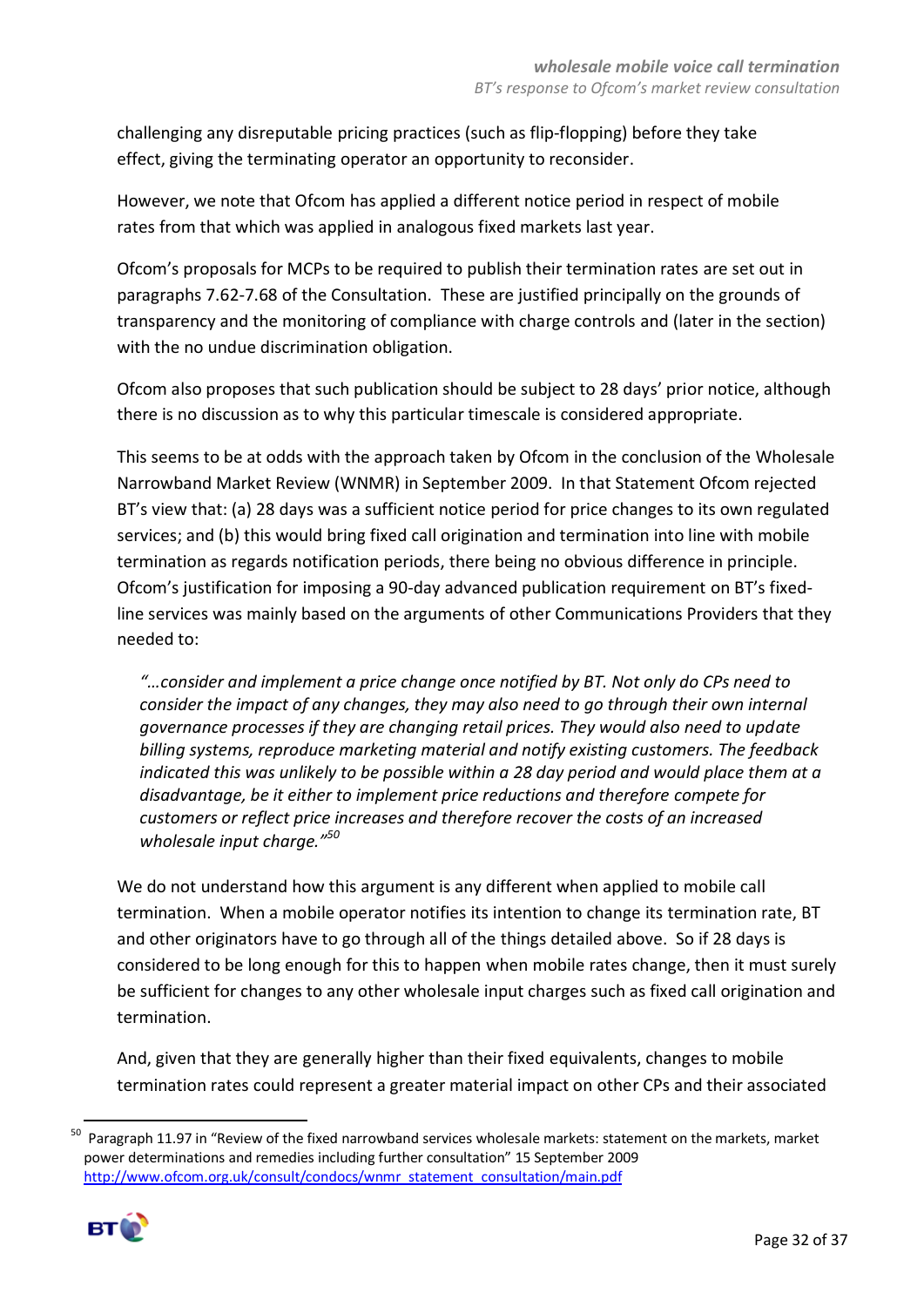commercial decisions. To subject them to a notification period which is less than a third of that applied to fixed services only serves to highlight the excessive nature of the 90-day requirement on BT's fixed services.

We note that Ofcom committed itself to review the notification periods once this mobile market review had been completed:

*"In relation to the notification period for mobile call termination, a review of that market is currently in progress. Once the mobile call termination market review has completed, and has decided on the merits of that market what notification periods are required, it will be appropriate for Ofcom to consider whether, for consistency across markets, any changes should be made to fixed call origination and termination notification periods."<sup>51</sup>*

We look forward to those discussions.

**<sup>.</sup>** <sup>51</sup> *Ibid* paragraph 11.103.

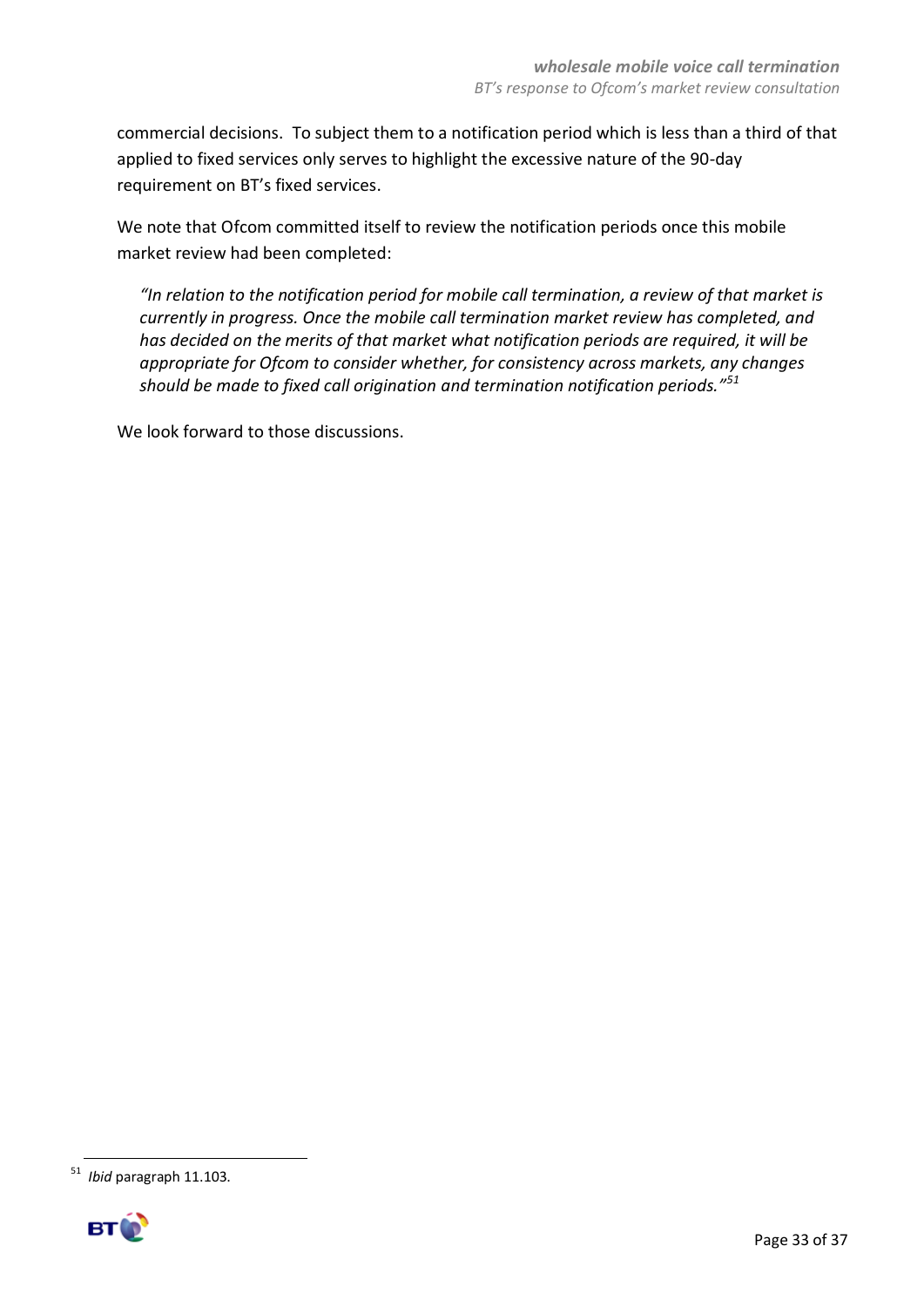# **6: Answers to Ofcom's questions**

#### **MARKET DEFINITION (Section 3)**

*Question 3.1: Do you agree with our views on whether and when new MCPs should form separate markets? Are there any factors we have not considered which should inform this view?*

We agree with Ofcom's proposals to define separate markets in respect of all MCPs that set the charge for call termination. See also Section 1.1 of this response.

*Question 3.2: Are there any other types of providers we should also consider?*

We are not aware of other types of provider in this context.

*Question 3.3: Do you agree with our views on the specific call types that should be included in the market? Are there any factors we have not considered which should inform this view, resulting in call types other than those identified being either included or excluded from the market?*

We agree with Ofcom and welcome the analysis of specific call types in the consultation, and in particular the clarity provided by the table on Page 30. See also Section 1.1.

*Question 3.4: Do you agree with our view of that the geographic market for each of our proposed markets should be the area of the UK within which the MCP provides and can set a charge for mobile voice call termination services?*

We agree.

#### **SMP ASSESSMENT (Section 4)**

*Question 4.1: Do you agree with our view? Or are there other developments, not considered elsewhere in this consultation document, for potentially removing the underlying causes of SMP?*

We have nothing to add to our 29 July response to this question from the Preliminary Consultation.

*Question 4.2: Do stakeholders have any comments on the analysis set out in this section?*

See Section 1.2 of this response.

*Question 4.3: Are there any other providers with SMP that we have not identified?*

We are not aware of any.

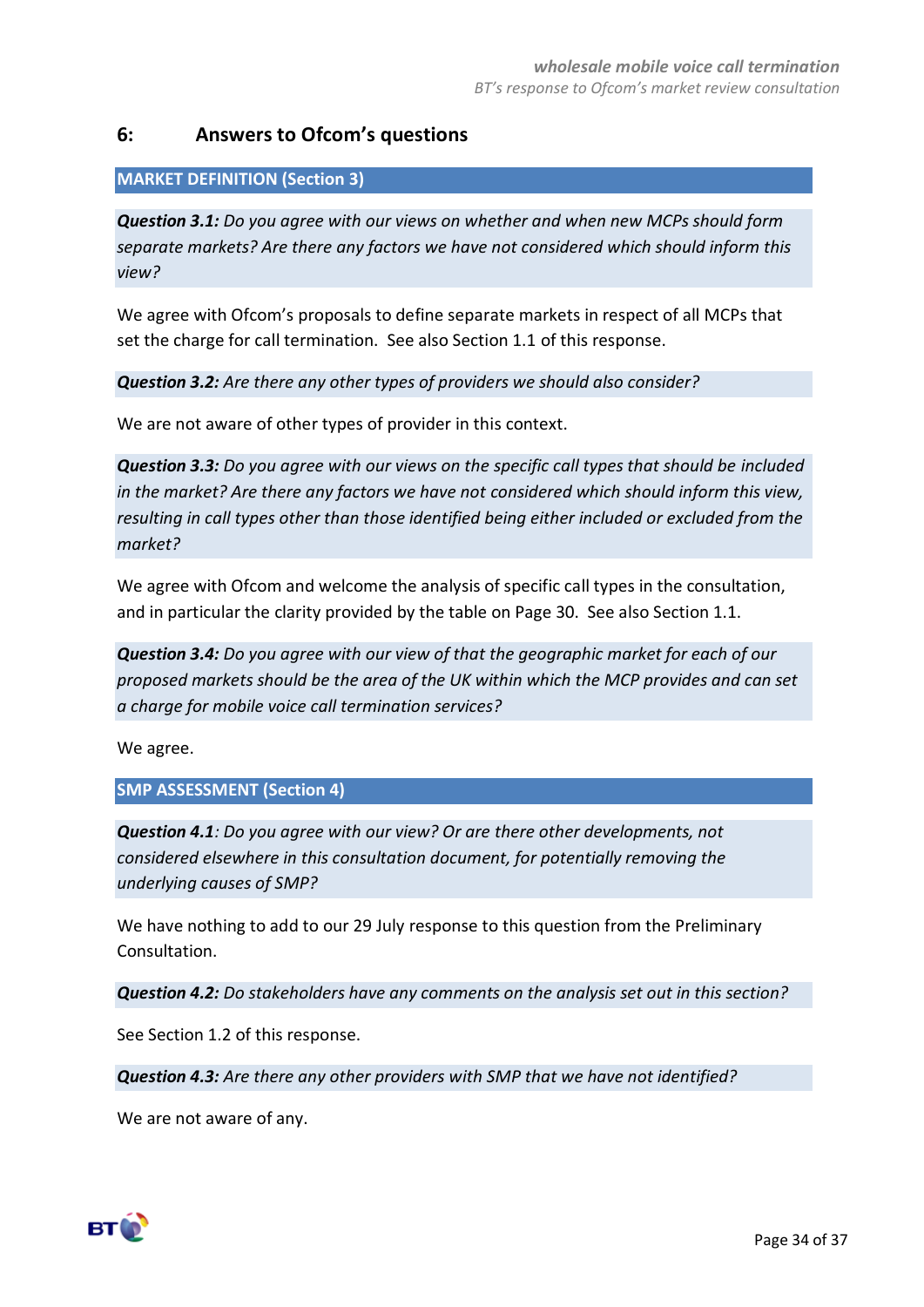*Question 4.4: Do stakeholders agree with our proposed SMP assessment for the period until 2014/15?*

We agree.

**ISSUES ARISING FROM SMP FINDING (Section 5)**

*Question 5.1: Do stakeholders agree with the identified harm to consumers of excessive termination rates in the period 2011 to 2015?*

We agree. See also Section 2.5 of this response.

*Question 5.2: Do stakeholders consider there to be any other forms of relevant consumer harm that we have not identified?*

We have identified various manifestations of consumer harm in the other sections of this response.

**CHOICE OF REMEDY (Section 7)**

*Question 7.1: Do stakeholders agree with Ofcom's view regarding the need for transparency in MCT charges?*

See Section 5.3 above

*Question 7.2: Do stakeholders agree with our preliminary view on application of a condition requiring network access to be provided on F&R terms?*

We agree. See also Section 5.1 of this response.

*Question 7.3: what are your views on the need for an ex ante undue-discrimination condition for the period of the next review?*

See Section 5.2 above.

*Question 7.4: Do stakeholders believe that there are any circumstances or situations where the UK differs from other EU markets to the extent that would support a departure from following the EC Recommendation?*

We are not aware of any evidence to suggest that the United Kingdom differs in any material way from the rest of Europe in respect of the market set out in the Recommendation and certainly nothing which might justify a departure from the EC Recommendation.

*Question 7.5: do you agree with Ofcom's proposals for its preferred set of remedies for the provision of MCT services?*

We agree. See also Section 2 of this response.

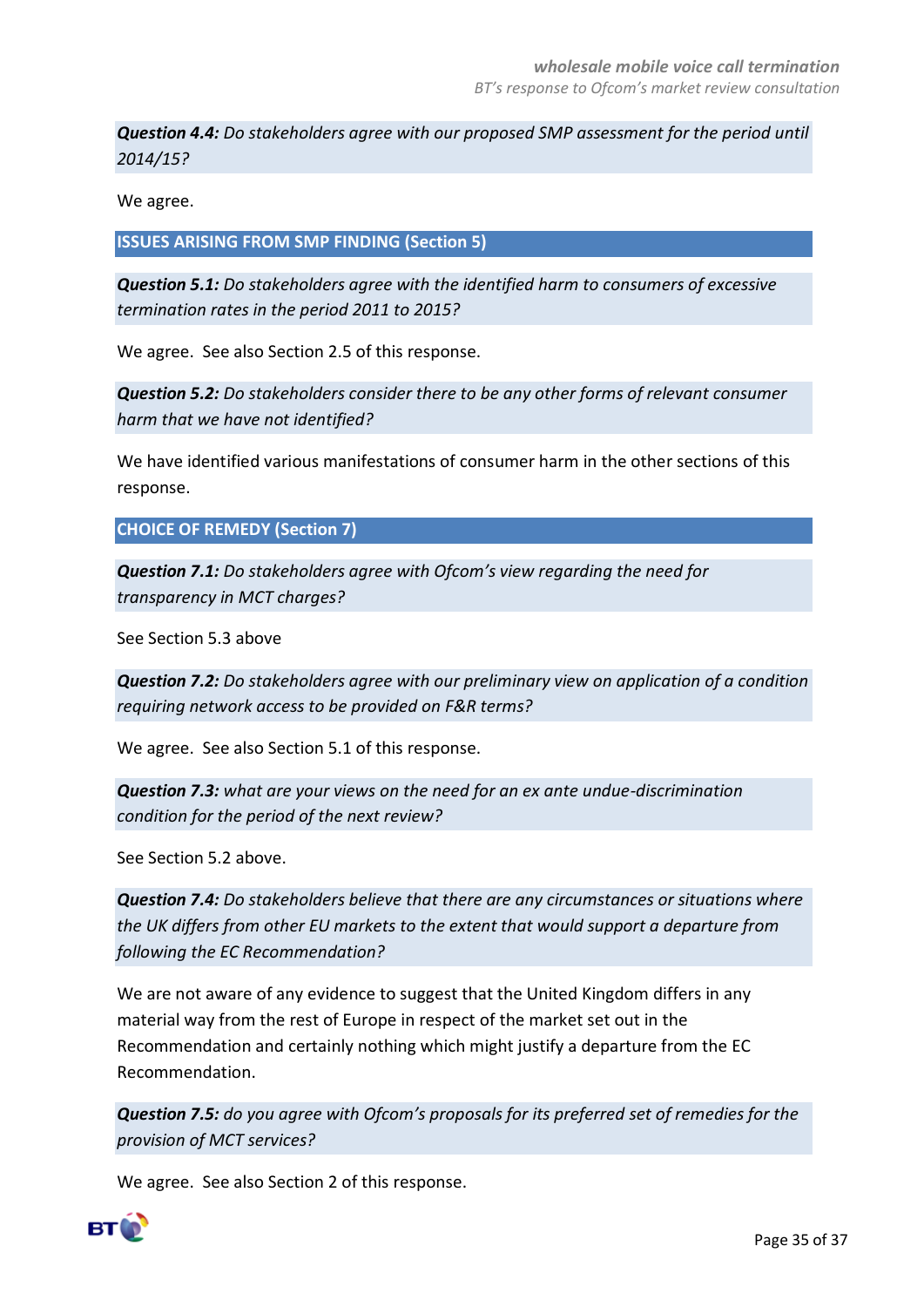#### **NATURE & DESIGN OF THE CHARGE CONTROL (Section 9)**

*Question 9.1: Do you agree that a four-year period for the SMP remedies is appropriate?*

We do not agree. See Section 4.1 above.

*Question 9.2: Do you agree with our proposed modelling approach, as discussed in this section, the supporting annexes and the actual model? If not, please discuss the specific proposals you disagree with.*

See Section 4.3 of this response.

*Question 9.3: What is your view of the harm caused by flip-flopping? Please provide evidence to support your response.*

See Section 4.2 of this response.

*Question 9.4: Do you agree with our preferred option for resolving the issue of flip-flopping – i.e. charge changes restricted to the first day of each quarter and a 20% cap on individual time of day rate increases? If not, why not? Which is your preferred option and why? You may want to include discussion of the following in your response:* 

- *the specifics of each option, e.g. the 20% cap in our preferred option,*
- *the effectiveness of the options in addressing the objectives,*
- *the practicalities of the options for you,*
- *any disadvantages/adverse effects of these options for you, and*
- *any other information or views that you feel are relevant to preventing flip-flopping.*

See Section 4.2.

*Question 9.5: Are there other, more proportionate solutions that we should consider?*

We are not aware of any.

*Question 9.6: Is it clear which types of calls are included in, and which types are excluded from, the new charge control and in turn the compliance calculation? If not, which call types do you want clarified?*

It seems clear enough.

#### *Question 9.7: Is Ofcom taking the right steps to monitor compliance?*

We would advocate continued vigilance by Ofcom, as the exploitation of the flip-flopping loophole would seem to demonstrate is required. The MCPs should be required to provide the proper amount of information required in order for Ofcom to satisfy itself of full compliance. With ever-lower average rate targets, there will be increased incentives to maximise the return.